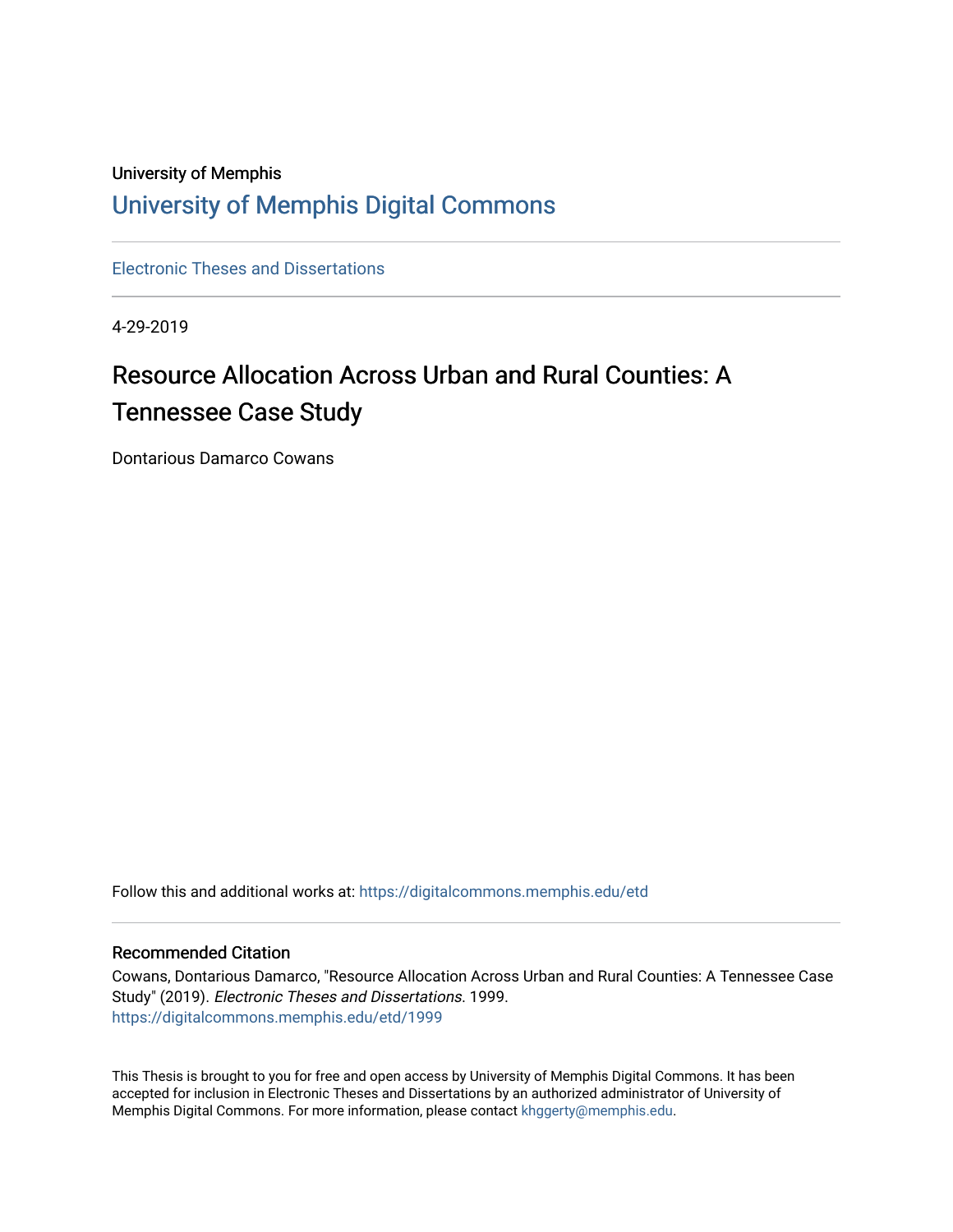### RESOURCE ALLOCATION ACROSS URBAN AND RURAL COUNTIES: A TENNESSEE **STUDY**

by

Dontarious Damarco Cowans

A Thesis

Submitted in the Fulfillment of the Requirements for the Degree of Master of Arts

Major: Sociology

The University of Memphis May 2019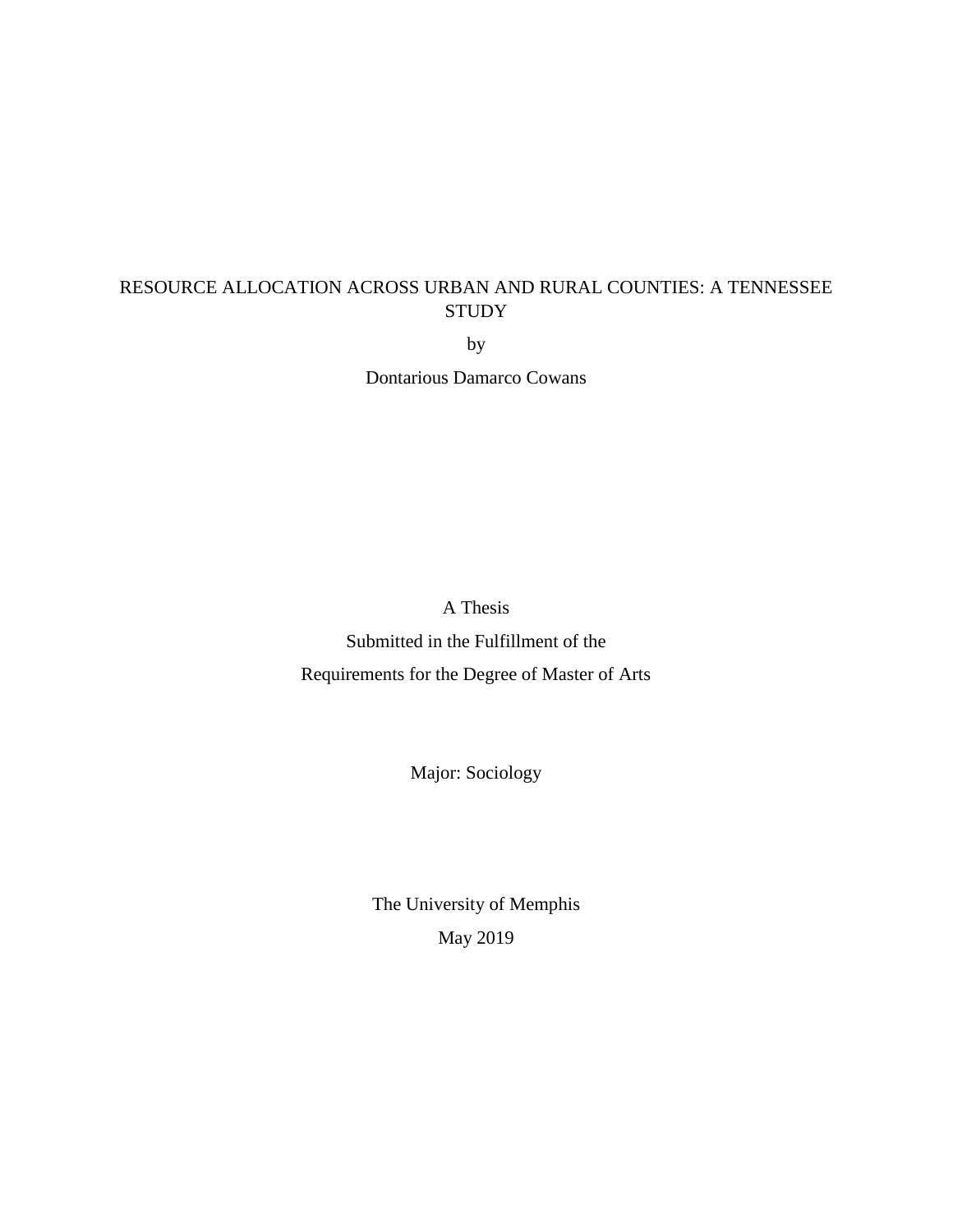#### **Abstract**

This study addresses how resource allocation of mobility-promoting organizations vary by characteristics of Tennessee counties. More specifically, I examine the variation of resources provided across urban and rural counties. Building on previous studies of mobility-promoting organizations, this study moves away from neighborhood analysis and updates to larger spatial units to a county level analysis. Including county-level data provides an opportunity to explore potential explanations for the observed regional variation in rates of poverty. Furthermore, this study analyzes aspects of disadvantage and organizational density. I utilize the Social Vulnerability Index and the Relative Rurality Index in combination with U.S. Census and U.S. Business Patterns data to describe Tennessee county deprivation characteristics. I categorize organizations into three service types: hardship, employment, and education; all of which are related to an individual's well-being and prospects for mobility. My analyses use Poisson regression models to examine the association between counties' characteristics and the number of mobility-promoting organizations, accounting for counties' population sizes. Results: More urban counties tend to have a higher density of hardship and employment organizations, but not educational organizations, after controlling for social vulnerability.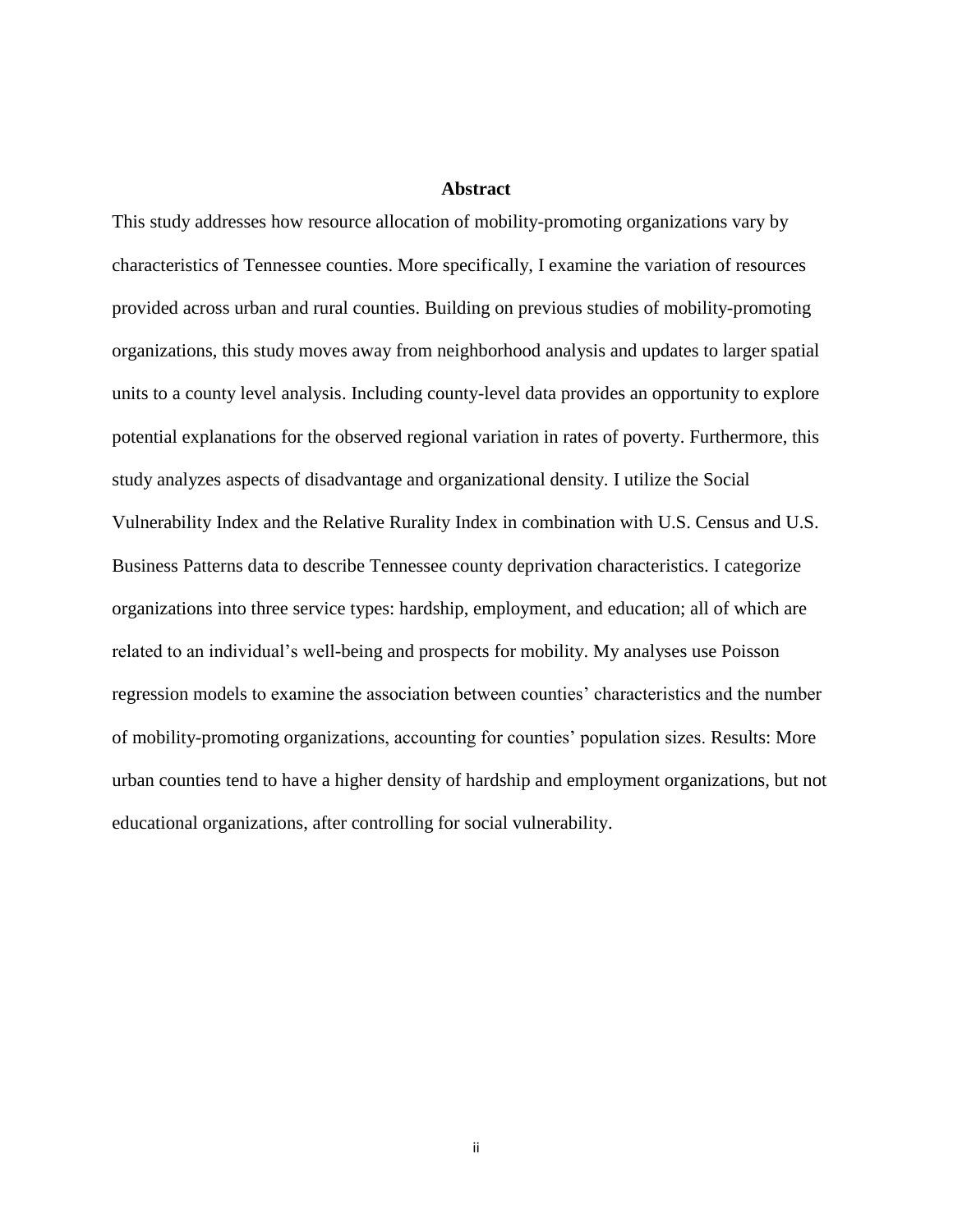### **Table of Contents**

|                |                                                      | Page                             |
|----------------|------------------------------------------------------|----------------------------------|
| List of Tables |                                                      | iv                               |
|                | 1. Motivation/Introduction                           | $\mathbf{1}$                     |
| 2.             | Literature                                           | 3                                |
|                | <b>Deprivation Indexes</b><br>Organizational density | $\overline{4}$<br>$\overline{7}$ |
| 3. Methods     |                                                      | 8                                |
| Results<br>4.  |                                                      | 14                               |
| 5. Discussion  |                                                      | 18                               |
| 6. Conclusion  |                                                      | 19                               |
| References     |                                                      | 21                               |
| Appendix       |                                                      | 24                               |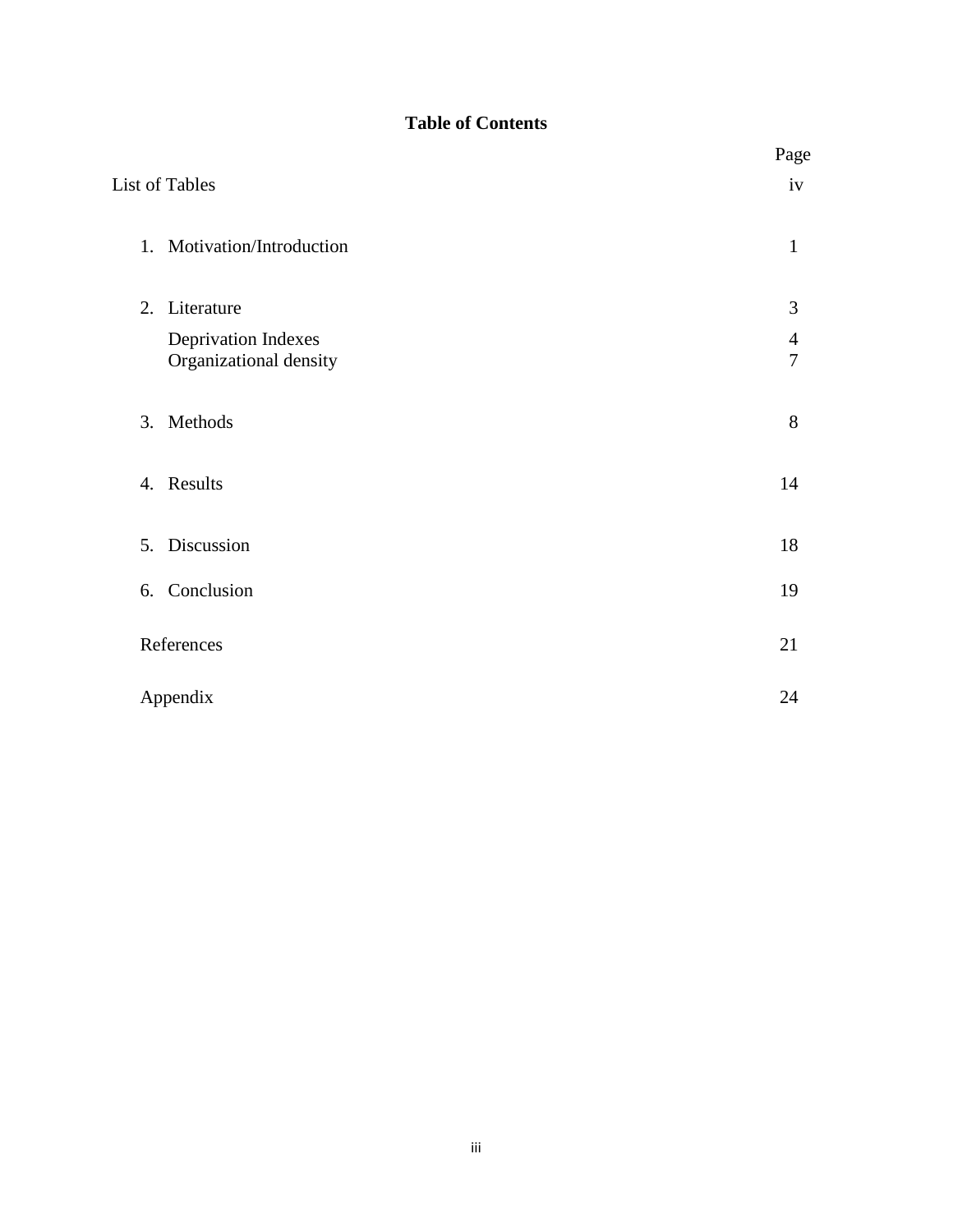### **List of Tables**

| Table |                                                                                                                                    | Page |
|-------|------------------------------------------------------------------------------------------------------------------------------------|------|
|       | 1. Components of Social Vulnerability Indices                                                                                      | 7    |
|       | 2. 15 socioeconomic variables for the of Tennessee comprising the area<br>vulnerability index, USA, 2012-2016 ACS 5-year estimates | 12   |
|       | 3. Tennessee Descriptive Statistics for the variables used in the analysis $(N=95)$                                                | 14   |
| 4.    | Bivariate associations between Index of Relative Rurality and Organizational<br>Density                                            | 16   |
|       | 5. Poisson Regression of the rate of Hardship Organizations                                                                        | 17   |
|       | 6. Poisson Regression of the rate of Employment Organizations                                                                      | 18   |
|       | 7. Poisson Regression of rate of Education Organizations                                                                           | 19   |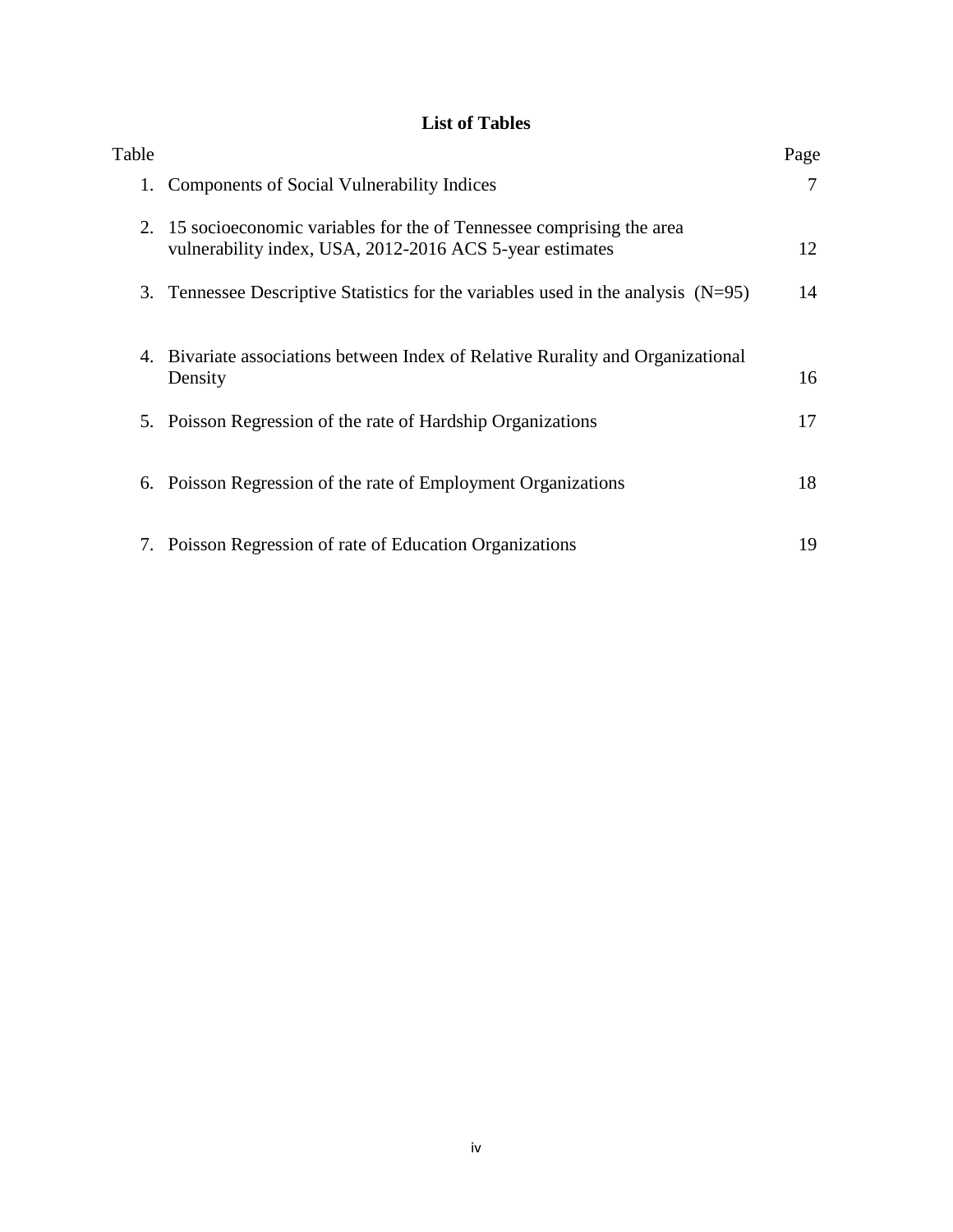#### **Motivation/Introduction**

In the 2010 U.S. decennial census, an estimate of 60 million people, about 19 percent of the population lived in rural areas in the United States (U.S. Census Bureau, 2010). There is evidence that high poverty is persistent in rural America when compared to the urban area or urban American; the evidence is disproportioned. Researchers Bishaw and Posey (2017) found that the median household incomes in the rural areas in the Southern and Western region of the U.S. are lower than urban areas, rural areas (\$46,891 and \$56,061 respectively) and urban areas (\$50,989 and \$58,541), in 2016. The South has the lowest median household income of the four regions. The reason for rural poverty and its persistence, especially in rural areas of the Southern region is the concentration of poor financial circumstances, low-paying jobs, physical isolation, little or no public transportation, limited access to health-care (physical, mental, and dental) facilities, inadequate schools, and a lack of institutional support services (Lichter and Johnson, 2007; Mammen and Sano, 2012). From previous research on the topic, this puts rural areas at a disadvantage, a rural disadvantage. These rural disadvantages are push factors that discourage individuals from migrating to rural areas. Dalla et al. (2010) found that rural immigrants are a significant source of human and social capital for community development. But to capitalize on the growing ethnic diversity, immigrants must want to stay in rural communities (Dalla et al., 2010). The reason immigrant migrates to America is for a better life and an opportunity to be successful that was not obtained in their previous country. The push and pull factors of educational and economic opportunities, diversity and discrimination, were the reasons why immigrants and state residents to relocate from rural to urban areas. The rural disadvantage is also the cause of the social problem of food insecurities. The lack of food in one an area and the distance between stores have created food decreases in rural areas. Rural areas lack the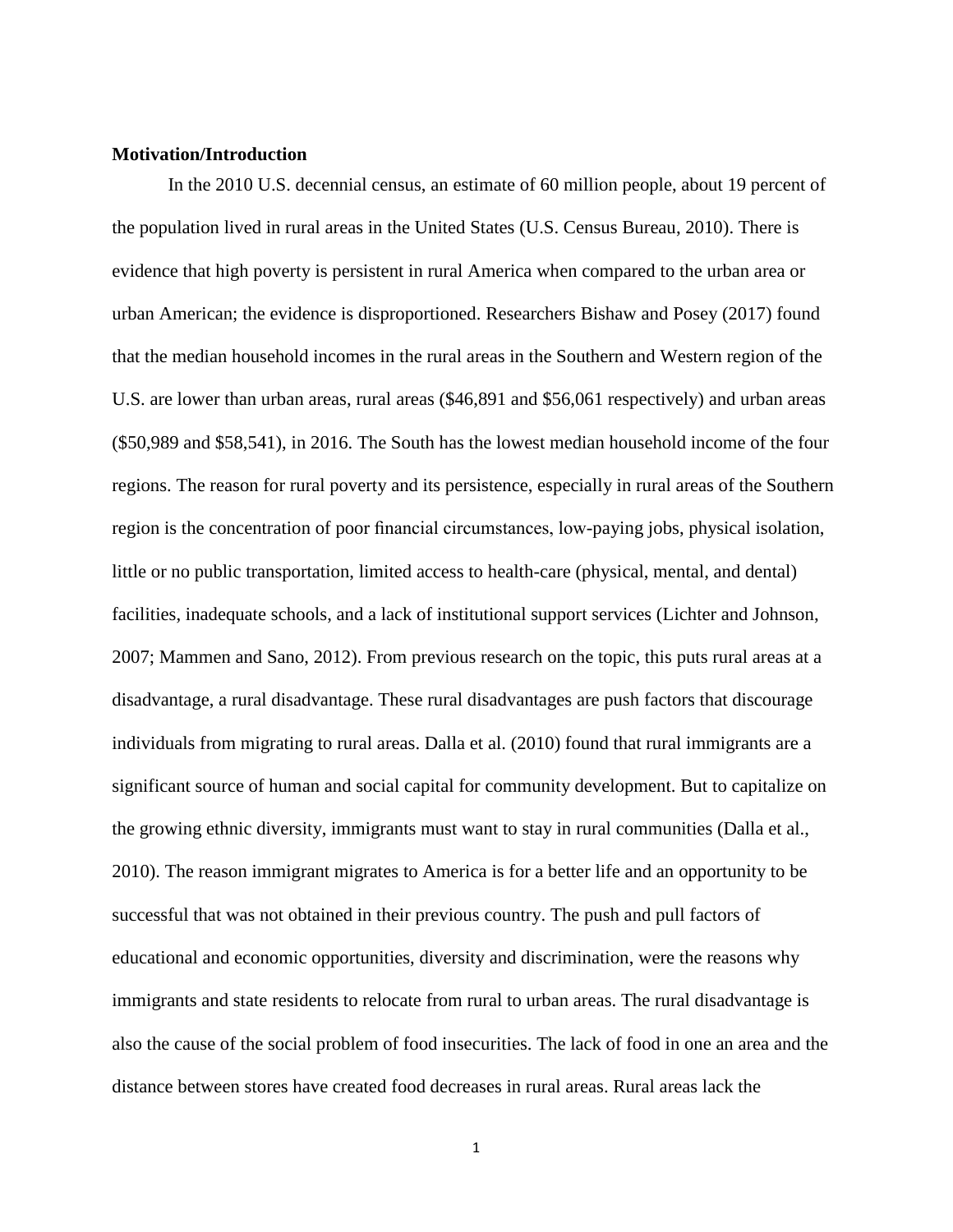infrastructure and commodity chains characteristic of cities, meaning the resources like transportation are not available for getting people to the grocers (Piontak, Rayanne, and Schulman, 2014). Access to food is an essential key to survival, and in some rural areas, individuals do not have the means to get their grocery or nearest convenient store or if they are lucky the food that in supply are often unhealthy. In the South, rural poor are less likely to have access to a vehicle, making the constituent access to an adequate amount of food (Piontak, Rayanne, and Schulman, 2014). There is a lot of resources that are needed in rural areas and of research in rural and urban academic studies shows the impact of the continuous lack of resources.

These resources that are needed to make an impact on the poverty levels in these counties are organizations that give individuals the opportunity for upward mobility and socioeconomic well-being. Socioeconomic well-being refers to an individual's ability to use their income and resources to meet daily needs. Mobility refers to the individual's ability to gain the skills, knowledge, and networks to transition, through employment and education, upward into a higher social class (Murphy and Wallace, 2010). The allocation of these resources impacts a significant part in the poverty level in each rural vs. urban counties. At the disadvantage of rural disadvantage and rural poverty, state poverty will suffer in state funding which would increase the lack of organizational resources.

This study focuses on Tennessee. Tennessee has experienced all of the push and pulls factors noted above. This southern state  $2016$  was ranked  $40<sup>th</sup>$  in the United States for the percentage of individuals living under the poverty line, at 17.2 percent (U.S. Census Bureau, 2016). Tennessee has a total of 95 counties, 31 classified as urban and 64 classified as rural. The metropolitan counties in my sample have an average of 16.1 percent of individuals living in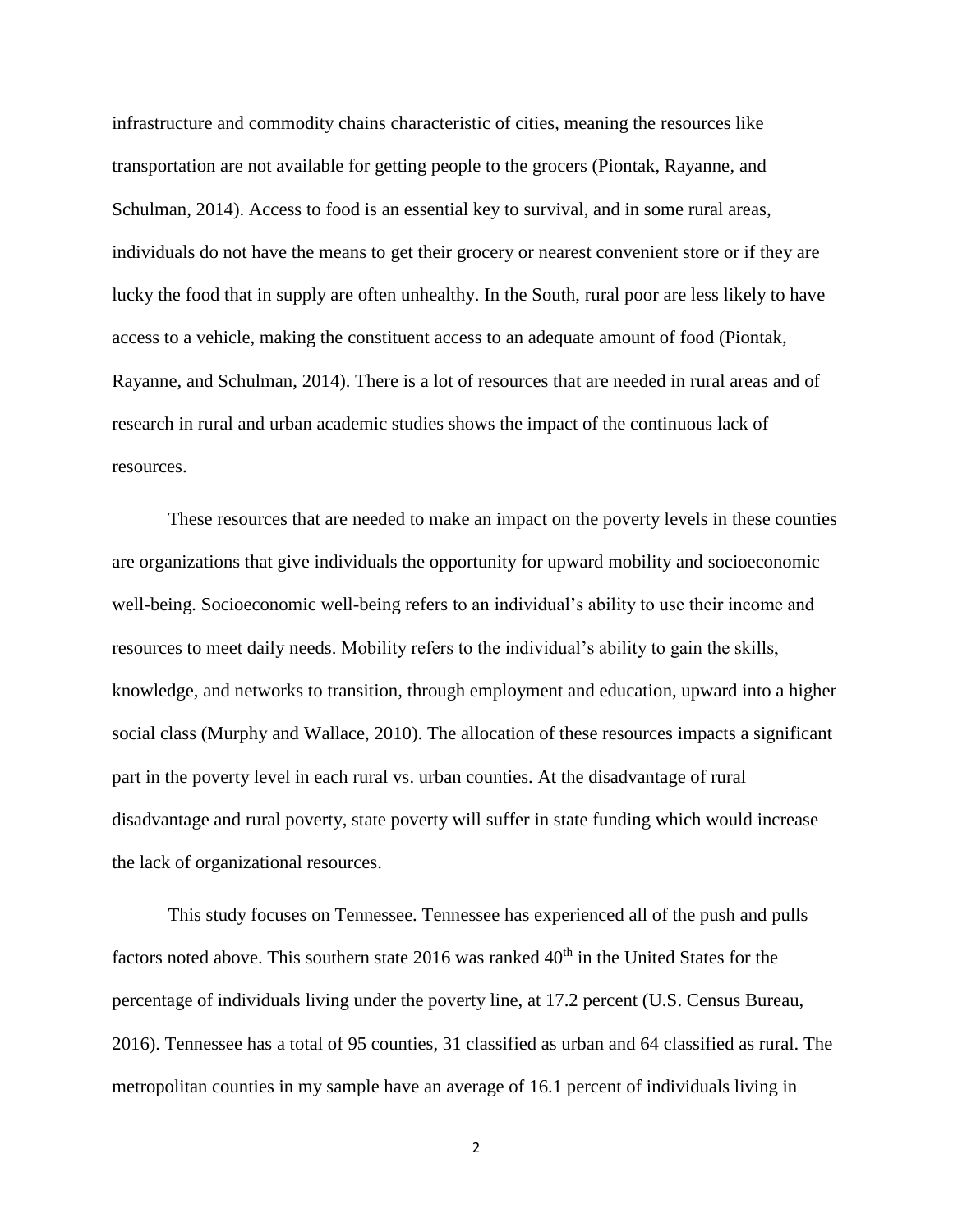poverty. Rural counties have an average of 20.5 percent of individuals living in poverty. There are stark disparities between the rural counties which are seen to be a real disadvantage in resources and urban, well-off counties. This study thoroughly examines the differences, that could tell the story of the exact needs of the state.

So, my question of interest is: how does resource allocation of mobility-promoting organizations vary by characteristics of Tennessee counties? I am specifically concerned about the lack of availability of organizational resources oriented towards the poor (Murphy and Wallace, 2010). I want to find out which specific disparities are at the forefront when policymakers are allocating public resources to communities. I argue that by looking at the differences in organizational deprivation and organizational density across Tennessee counties, I can contribute to the understanding of the various circumstances deprived individuals face when trying to meet their daily needs and the chance to have the opportunity to become upwardly mobile. The hope is that this study would be replicated for other states, to pinpoint the needs of their counties and alleviate poverty by allocating upward mobility organizations.

#### **Literature**

Many scholars have situated their analyses on city neighborhoods. Within those studies, the poverty of individuals was significantly related to the lack of organizational resources that promote mobility in their neighborhoods and communities (Allard, Tolman, and Rosen, 2003; Galaskiewicz, Inouye and Savage, 2008; Murphy and Wallace, 2010). When comparing poor urban and poor suburban neighborhoods, suburban neighborhoods are more likely to be deprived of organizations that promote upward mobility than urban neighborhoods. Murphy and Wallace (2010) suggested that individuals may be better off living in surrounding urban or central city neighborhoods because of the accessibility to organizational resources. Also, the suburban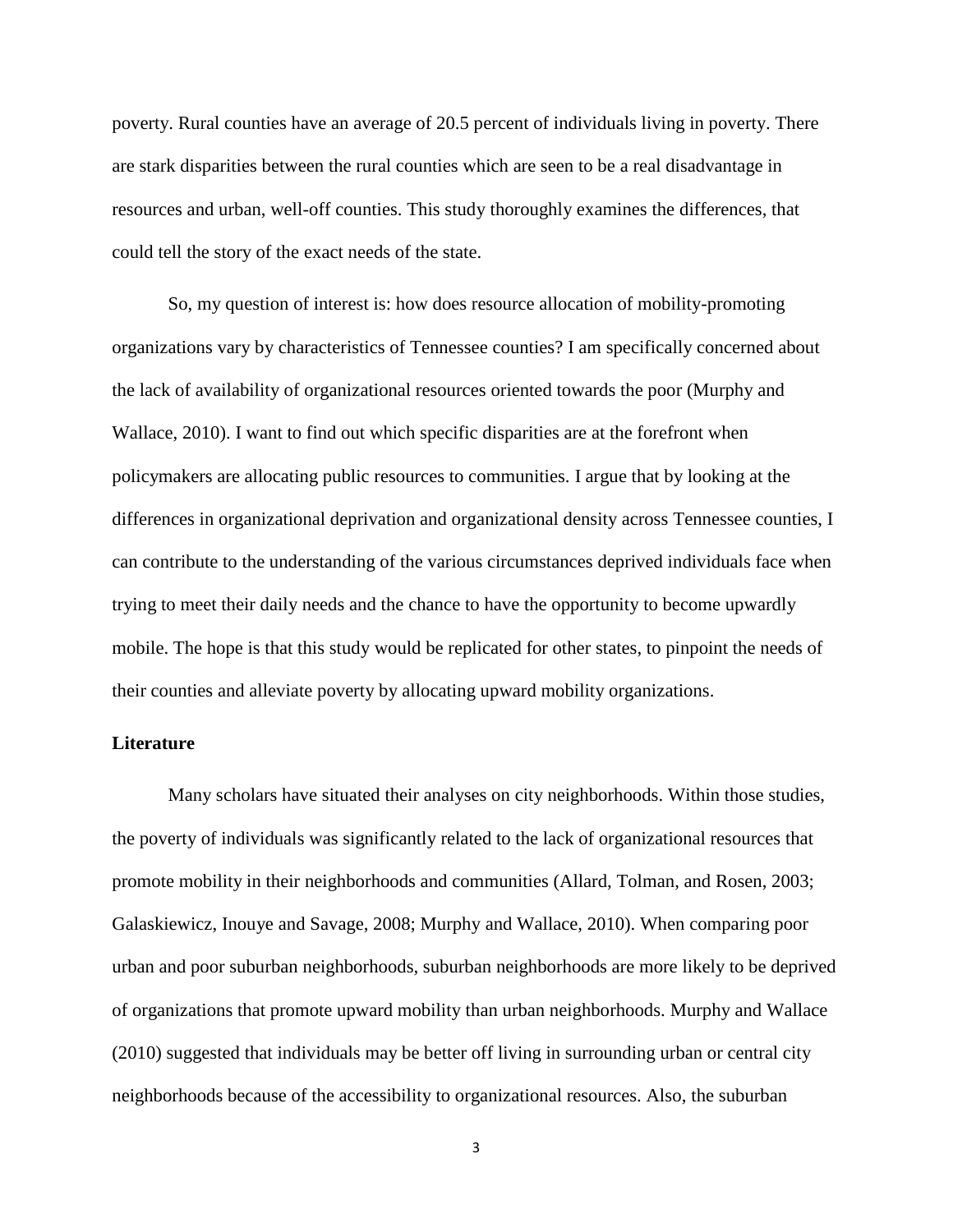residence is isolated due to the distance from organizations that will help meet one's daily needs and even more so from those that offer opportunities for mobility (Murphy and Wallace, 2010). The organizations that were found to be beneficial to the poor are oriented towards hardship, education, and employment (Murphy and Wallace, 2010). Previous research suggests that these organizations in the different service categories were shaped by different demographic neighborhood characteristics (race, age, gender), economic power, and the physical location of the neighborhood (McPherson, 1983; Bielefeld and Murdoch, 2004; Murphy and Wallace, 2010). In the neighborhood effects literature, impoverished individuals' proximity to organizational resources has been seen to be a very vital component for individual success and resource usage. For example, poor neighborhoods see an increase in the connection of goods and services (Marwell, 2007; Small, Jacobs and Massengill, 2008), the formation of networks (Small, 2006), and individual stability within their neighborhoods and communities (Sanchez-Jankowski, 2008).

These findings make a need to contribute to the conversation of resource allocation and expand the spatial units to discuss the possible literature that could explain the broaden the story of concerted or relative poverty clearer. More importantly, what are the finding on the type of lack of organization are in the rural counties, how deprived are these counties?

#### *Deprivation Indices*

Deprivation is the lack of material benefits considered to be necessities in society. The aspects of deprivation are multi-dimensional, making it challenging to quantify based on its various features. Those features include high unemployment, high crime rates, poor health, and lack of education. To measure deprivation, the index of multiple deprivation (IMD) is found to be a useful form. This method is commonly used in the United Kingdom and other countries to measure social and relative deprivation, but I note that researchers in the United States are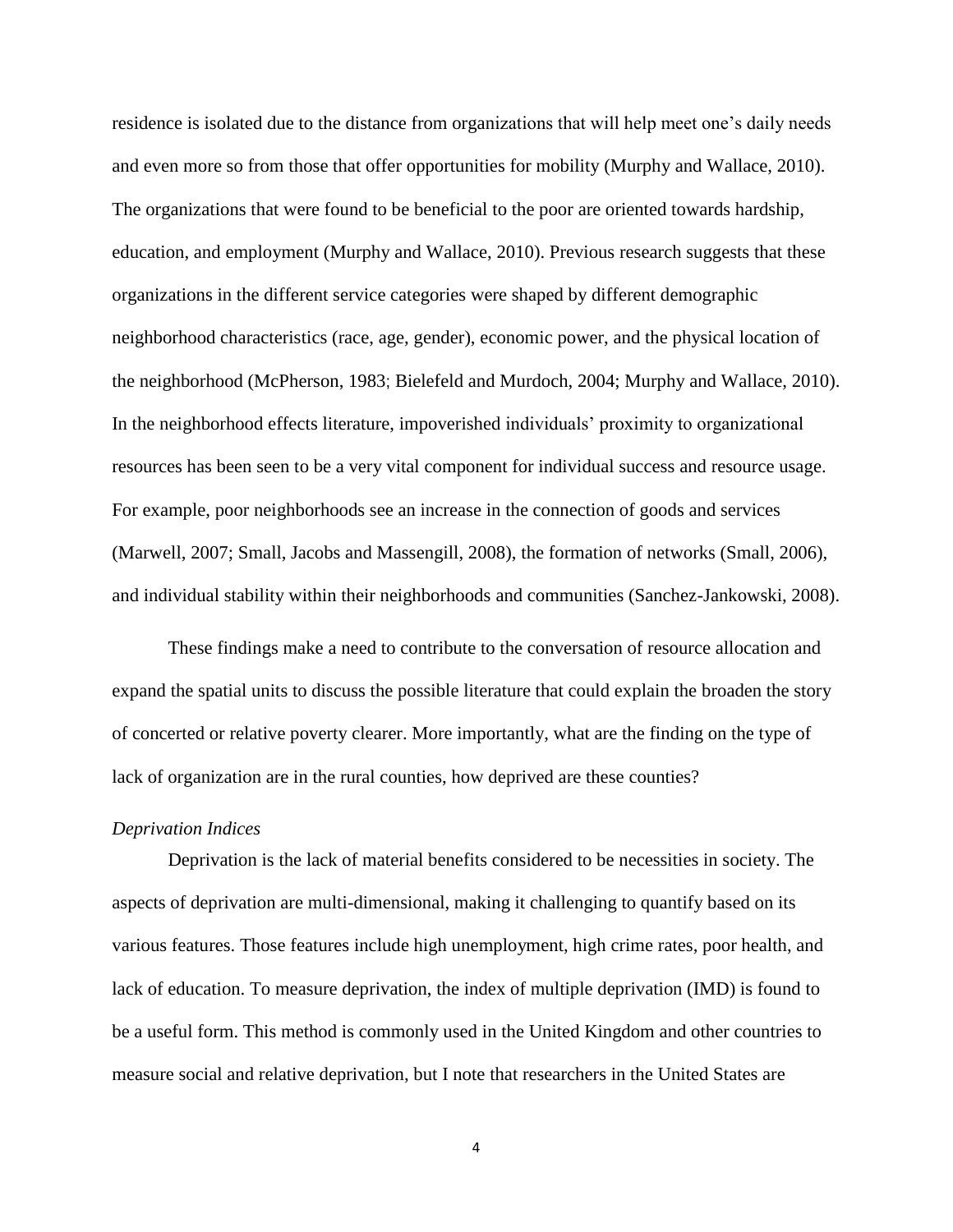utilizing similar measurements in contemporary studies (Krieger et al., 2005; Fiscella, Burstin, and Nerenz, 2014; Acevedo-Garcia et al., 2018). With the assistance from census and other administrative data sets, the IMD is designed to measure socioeconomic variation across communities, assess community needs, inform research, adjust clinical funding, allocate community resources, and determine policy impact (Phillips et al., 2016). The index is based on multiple dimensions of deprivation, and each aspect is measured separately then combined into a single overall measure. The IMD is made up of seven types or domain indices: income deprivation, employment deprivation, health deprivation, and disability, education, housing barriers and services, crime rate, and living environment. Each domain is calculated, combined, and ranked into an overall measure of the quality of life. Scores range from 0 to 1. Higher index scores represent areas that are most deprived/low quality of life, and lower index scores represent areas that are the least deprived/high quality of life. Based on the ranking, the IMD allows researchers and policymakers to identify areas' deprivation type and specific causes of deprivation, which is key to resource allocation to alleviate socio-economic problems. Tunstall and Lupton (2003) and Barr et al. (2014) found the IMD was the most effective tool for reaching poor individuals and reducing absolute inequalities across the least and most deprived neighborhoods, cities, and countries. In the United Kingdom, between 2008 and 2011, local authorities and the National Health Service received £1.5 billion and £85 million, respectively (United Kingdom-OECD). $1-2$ 

 $\overline{a}$ 

<sup>1</sup> Reports from the UK Department for Communities and Local Government. Working Neighborhoods Fund allocations. London: The Department; 2008.

<sup>&</sup>lt;sup>2</sup> Reports from the UK Department of Health, Financial Planning and Allocations Division. Resource allocation: weighted capitation formula, 7th edition. Leeds: UK Department of Health; 2011.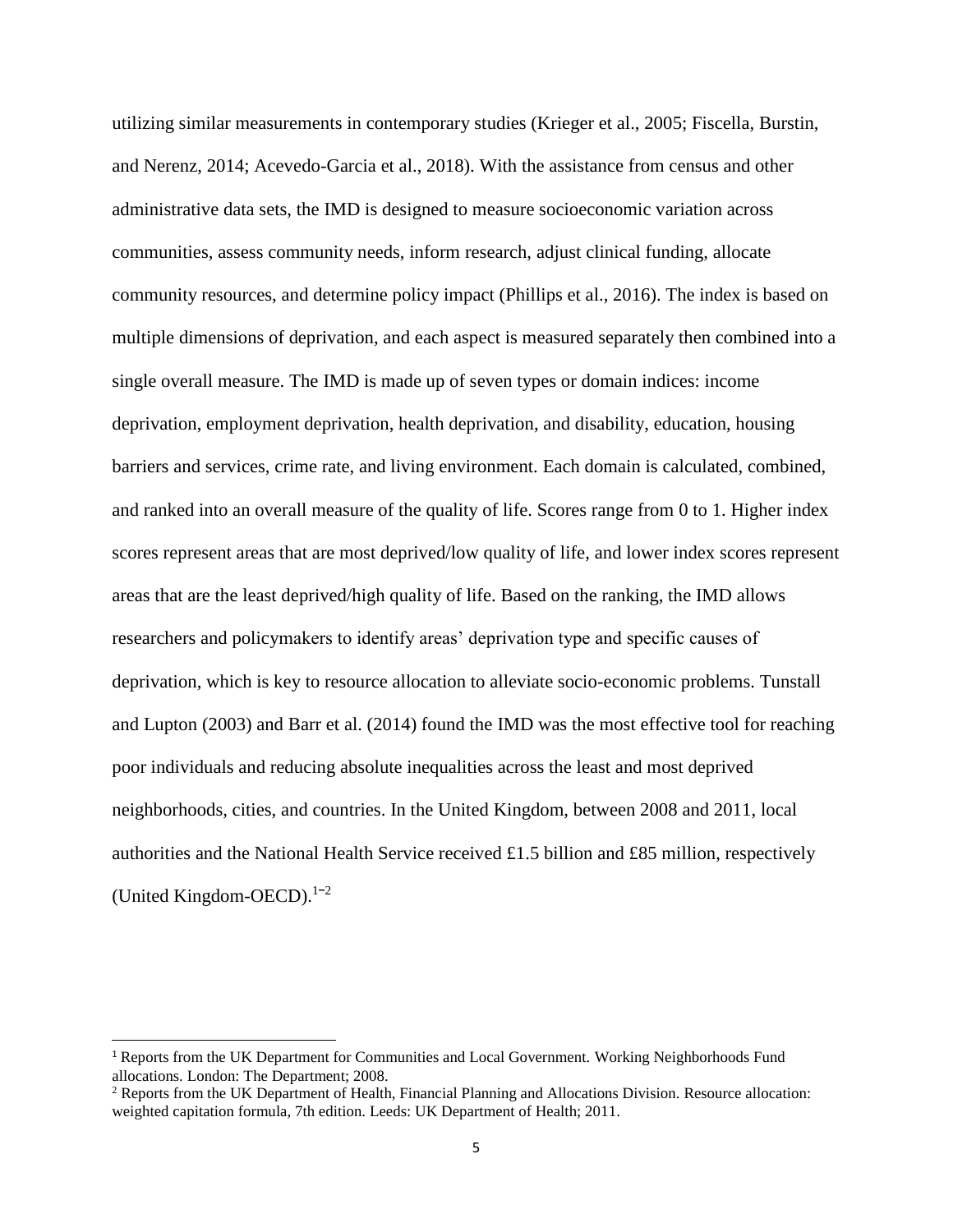The common indices used in the United States, are oriented towards improving public health. The Index of Social Deprivation<sup>3</sup> was developed by the Robert Graham Center, a similar index to the indices used in the United Kingdom and other countries. The index is used to model outcomes and health service use and to study the stability of the model across different geographies based on neighborhood and community social determinants of health (Butler et al., 2013, and Phillips et al., 2016). Singh et al. (2013) created a county-level deprivation index to measure the causes of mortality to provide support for clinical, public health, and policy intervention needs at the sub-county level. The CDC's Social Vulnerability Index (SVI), developed by the Geospatial Research, Analysis and Services Program (GRASP), expanded on census tract and county level deprivation data. This method of measurement is used to assist public health officials and emergency response planners in allocating resources to states, counties, cities, and communities that need support before, during, and after a hazardous event. The index indicates the vulnerability of every U.S. Census tract. The Social Vulnerability Index ranks geographic areas on 15 social factors, dividing them into four related groups: Socioeconomic theme, Household Composition and Disability, Minority Status and Language, and Housing and Transportation. Table 1 lists the factors that form each of the four SVI groups.

 $\overline{a}$ 

<sup>&</sup>lt;sup>3</sup> Appendix shows dimensions associated with the Social Deprivation Index.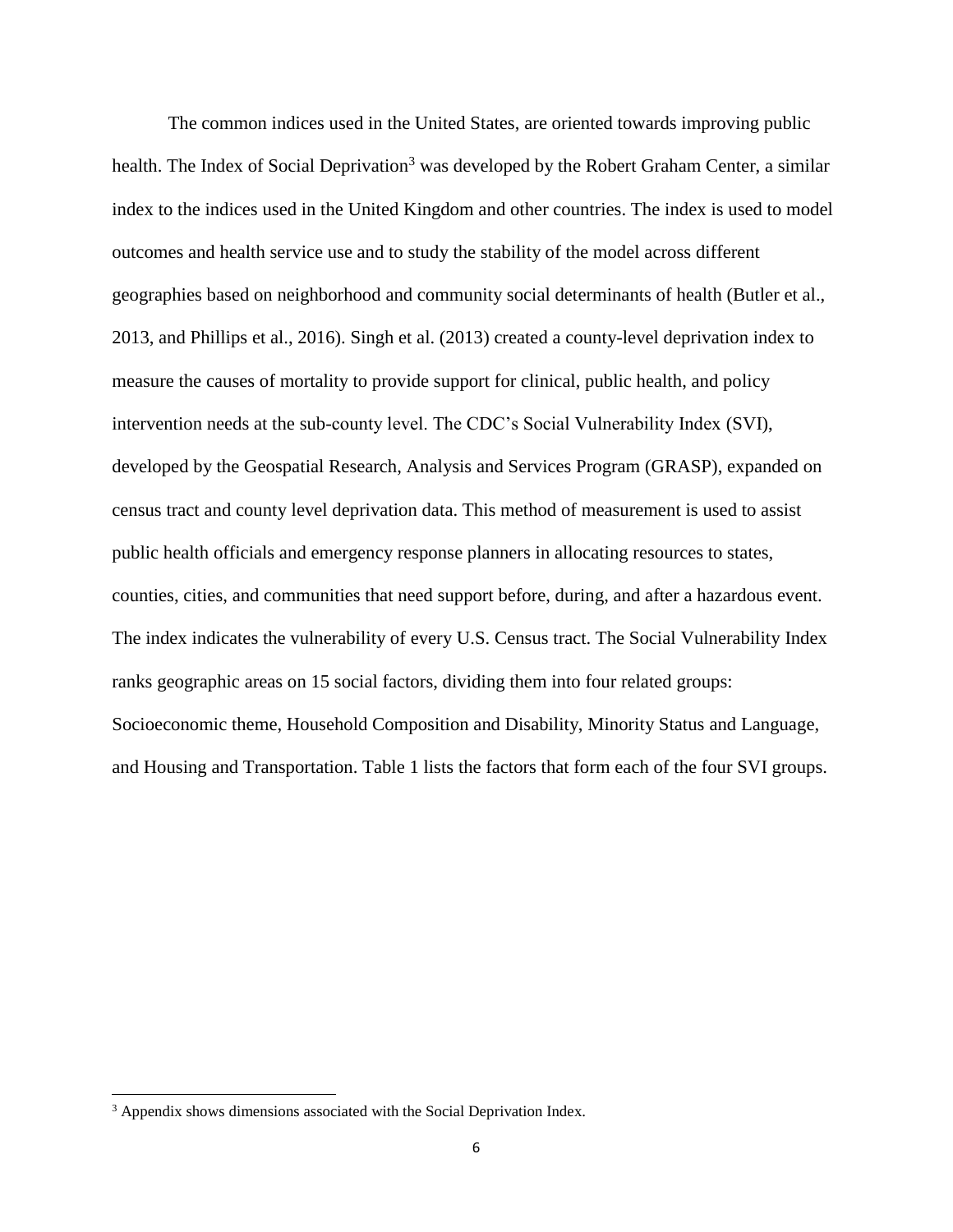Table 1. Components of Social Vulnerability Indices

|                                    | <b>Below Poverty</b>           |
|------------------------------------|--------------------------------|
|                                    | Unemployed                     |
| Socioeconomic Status               | Income                         |
|                                    | No High School Diploma         |
|                                    | Aged 65 or Older               |
|                                    | Aged 17 or Younger             |
| Household composition & Disability | Civilian with a Disability     |
|                                    | Single-Parent Households       |
|                                    | Minority                       |
| Minority Status & Language         | Speak English "Less than Well" |
|                                    | <b>Multi-Unit Structures</b>   |
|                                    | Mobile Homes                   |
| Housing & Transportation           | Crowding                       |
|                                    | No Vehicle                     |
|                                    | <b>Group Quarters</b>          |
|                                    |                                |

Social Vulnerability Index. 2014.Centers for Disease Control and Prevention. Social Vulnerability Index 2014 Documentation. [http://svi.cdc.gov/Documents/Data/2014\\_SVI\\_Data/SVI2014](http://svi.cdc.gov/Documents/Data/2014_SVI_Data/SVI2014)

The Census variables from all related groups are combined into an overall ranking of vulnerability (Social Vulnerability Index). IMD and SVI measure on a scale of 0 to 1. Higher index scores represent areas that are most vulnerable in quality of life, and lower index scores represent areas that are least vulnerable in quality of life.

#### *Organizational density*

My research builds on the common perspective that rural areas are more likely to be deprived than urban areas. I use this perspective to explain how a rural county's poverty level has a significant impact on the number of resources allotted. The subject of poverty is discussed in the same discourse with spatial inequality, which is the unequal distribution of resources and services based on location, in this case, urban versus rural counties. State and federal antipoverty policies often are directed more in urban spaces, leaving rural areas with little to no organizational resources to combat their poverty problem. There is strong evidence to back rural organizational deprivation. For example, Murphy and Wallace's (2010) "urban orientation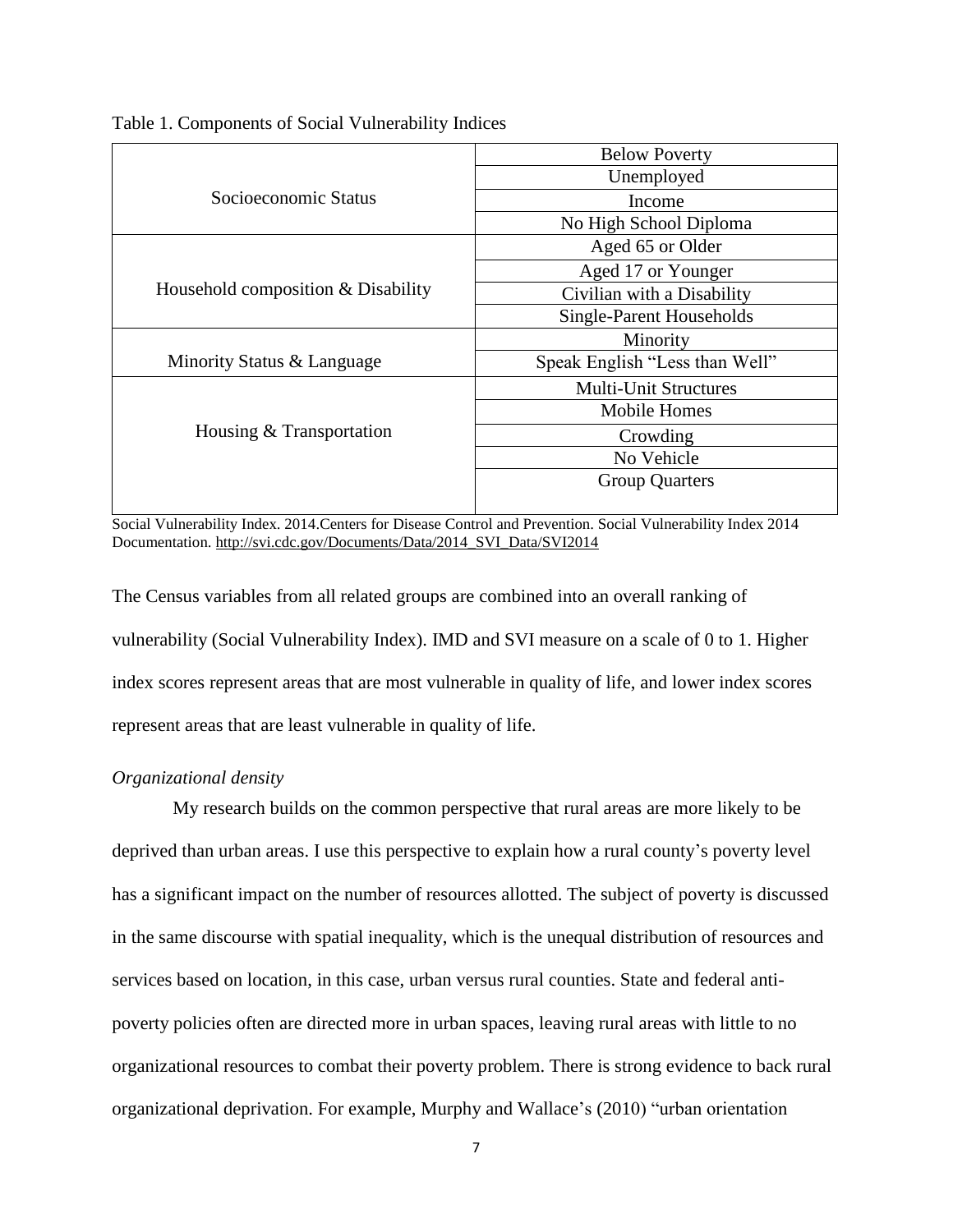model" suggests that policymakers and funders focus their efforts and money on urban poverty programs and neglect the rising poverty in the suburbs, ultimately creating policy blind spots. Logan and Molotch's (1987) found that federal, state and city governments play a significant role in developing policies that attract businesses in urban spaces. Earlier literature that displays similar findings like the urban orientation model are: Salmon (1987) with public, private and non-profit partnerships in promoting business development in deprived urban areas; Marwell (2007) with organizations engaged in local government to shape resource distribution and Small and Stark's (2005) work in housing and child vouchers offers and attainment.

This study expands on the application of deprivation indices by adding the aspect of upward mobility. Currently, the implementation of deprivation indices has been tested against health outcomes within communities. The use of these various indices has illuminated health inequalities, providing insight on cities, states, and countries that are seen to be better or worse by their predicted deprivation levels. With the strides in research, there is an opportunity to use social determinants of deprivation indices to evaluate other socioeconomic issues. Identifying how resilient communities overcome deprivation can provide a blueprint for similar communities to replicate (Phillips et al.,2016). Also, by calculating the type and degree of deprivation experienced in a specific county along with the organizational density, the aspect of the actual need for resource allocation could be better identified for policymakers. Below, I describe the methods of utilizing a deprivation index in combination with county organizational density data, and then I present results for resource allocation needs.

#### **Methods**

To examine both nonmetropolitan areas and metropolitan areas, I use county-level data. By including county-level data, I can explore potential explanations for the observed regional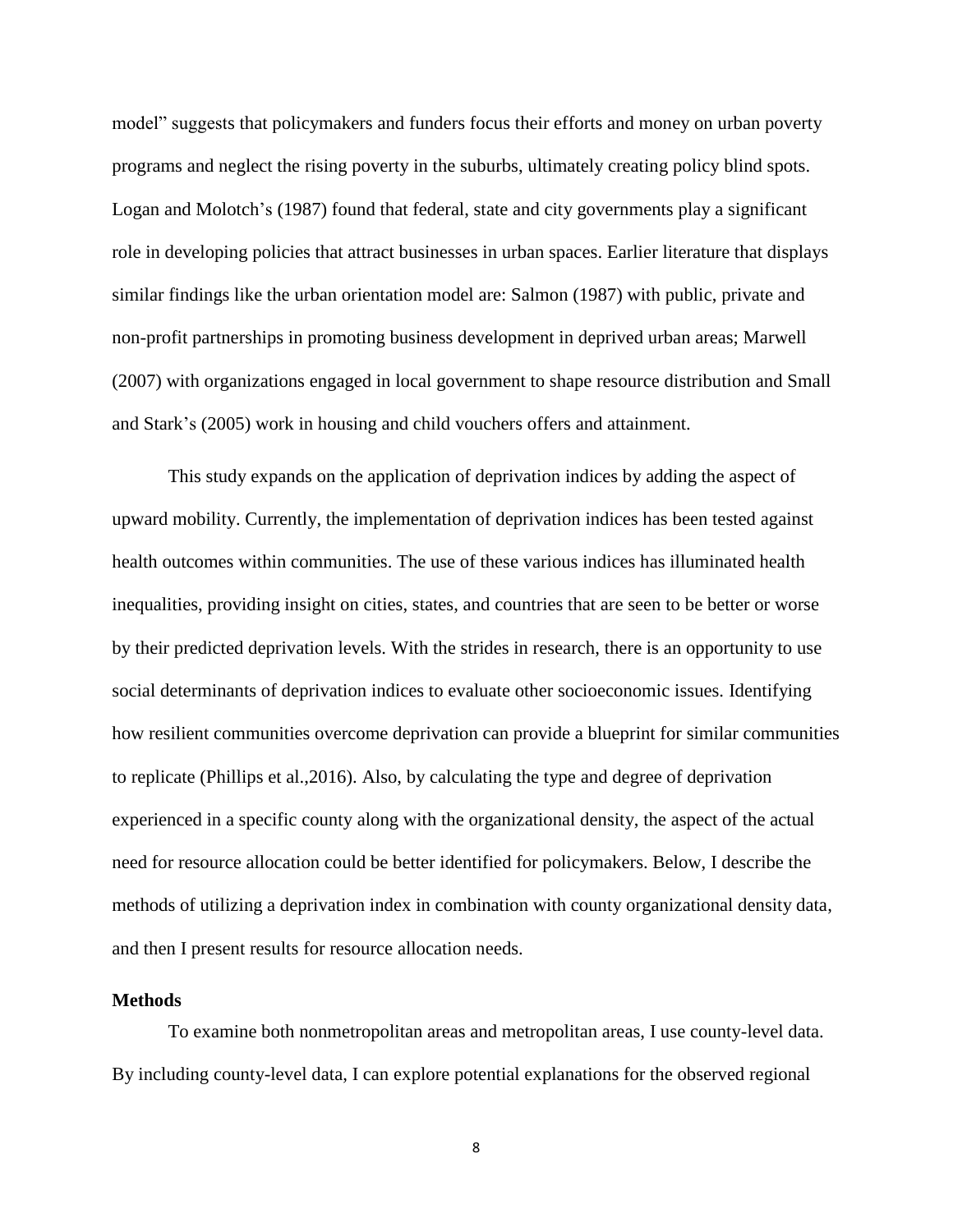variation in rates of poverty. Importantly, this data allows me to capture rural areas. (Levernier, Partridge, and Rickman, 2000). For more background, Tennessee ranked in the lower half of all 50 states in income equality ratio<sup>4</sup>, higher education attainment<sup>5</sup>, hunger and food insecurities<sup>6</sup>, assets and savings<sup>7</sup>, and health insurance coverage<sup>8</sup> in 2016. The primary independent variable is a county's rurality. For the definition of the rural and urban counties in the state, I utilized the Index of Relative Rurality (IRR). Developed by Brigitte S. Waldorf, the index is an ordinal measurement of rurality in a specific area. The index identifies characteristics of rurality: counties density, population, remoteness, and build-up area<sup>9</sup> as a percentage of total land area. The Index ranks the counties on a 1 (rural) to 4 (urban) scale (Waldorf and Kim, 2018).

I also control for the deprivation of the county. To analyze the rural-urban county deprivation and socioeconomic inequalities, I utilize the previously published factor-based deprivation index of the 2016 version of the Social Vulnerability Index. I chose this index because of the usage and specific features present in the index. The 2016 deprivation index consists of 15 census-based socioeconomic indicators, is represented in four themes: socioeconomic status, household composition, and disability, minority status and language, and housing and transportation. The Social Vulnerability Index uses census data to map and analyze

<sup>6</sup> Ranked: 31<sup>st</sup>; Percentage of households who were food insecure on average from 2014 to 2016, meaning that at some point during the year, they had trouble providing enough food due to a lack of money or resources. U.S. Department of Agriculture Economic Research Service, "Household Food Security in the United States in 2016", No. 237.

 $\overline{a}$ 

 $4$  Ranked:  $32<sup>nd</sup>$ ; The share of income going to the top 20 percent of households versus that going to the bottom 20 percent of households in 2016.

Analysis of data from the U.S. Census Bureau, American Community Survey, Table B19082.

<sup>5</sup> Ranked: 37th; Percentage of young adults ages 25 to 34 who had an associate degree or higher in 2016. United States Census Bureau, Sex by Age by Educational Attainment: 2016 American Community Survey 1-year Estimates.

 $7$  Ranked:  $49<sup>th</sup>$ ; Percentage of households that used high-cost, high-risk forms of credit to make ends meet during 2015. This includes payday loans, automobile title loans, refund anticipation loans, rent-to-own, and pawning. Federal Deposit Insurance Corporation, National Survey of Unbanked and Underbanked households, 2016.

<sup>&</sup>lt;sup>8</sup> Ranked: 32<sup>nd</sup>; Percentage of people under age 65 and below 138 percent of the poverty line who did not have health insurance at any time in 2016.

<sup>9</sup> Build-up area is urban area defined by the U.S. Census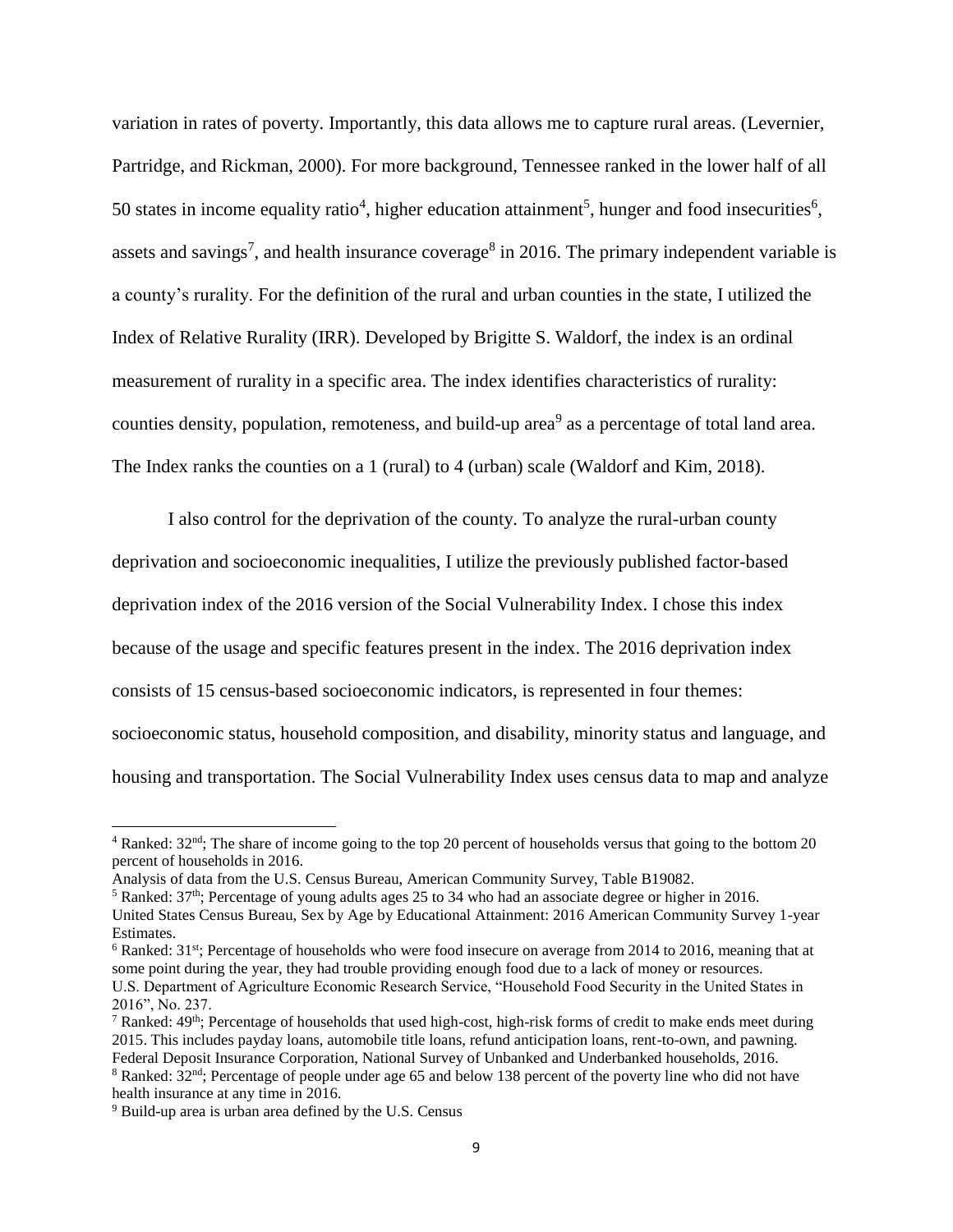relative vulnerability or deprivation in individual states. The index allows the ranking of counties in the entire United States and compares one against another, for more in-depth analysis purposes. The county rankings are based on percentiles, where the percentile ranking values range from 0 to 1, with the higher values indicating greater vulnerability (Social Vulnerability Index). The overall county ranking is a summation of each theme and calculated into a general percentile ranking.

All 15 socioeconomic indicators combined contribute to the specific level of need for resources of interest in my analysis. Looking at the four themes of social vulnerability (deprivation), the variables associated with socioeconomic status are: poverty, measured by persons below poverty estimate; unemployment, measured by civilian (age 16+) unemployed estimates; income, measured by per capita income estimates; and education, measured by persons (age 25+) with no high school diploma estimates. Household Composition/Disability variables consist of the age cohorts of 65 and older and 17 and younger; disability, measured by civilian noninstitutionalized population with disability estimates; and household, single-parent households with children under 18 estimates. Minority Status/Language variables are listed as minority demographics, minority (all persons except white, non-Hispanic) estimates; and language, the person (age 5+) who speak English "less than well" estimates. Finally, the last variables used are represented in the Housing/Transportation theme and those variables are: multi-unit structures, housing structures with 10 or more units estimates; mobile homes estimates; crowding, occupied housing units where there are more people than rooms estimates;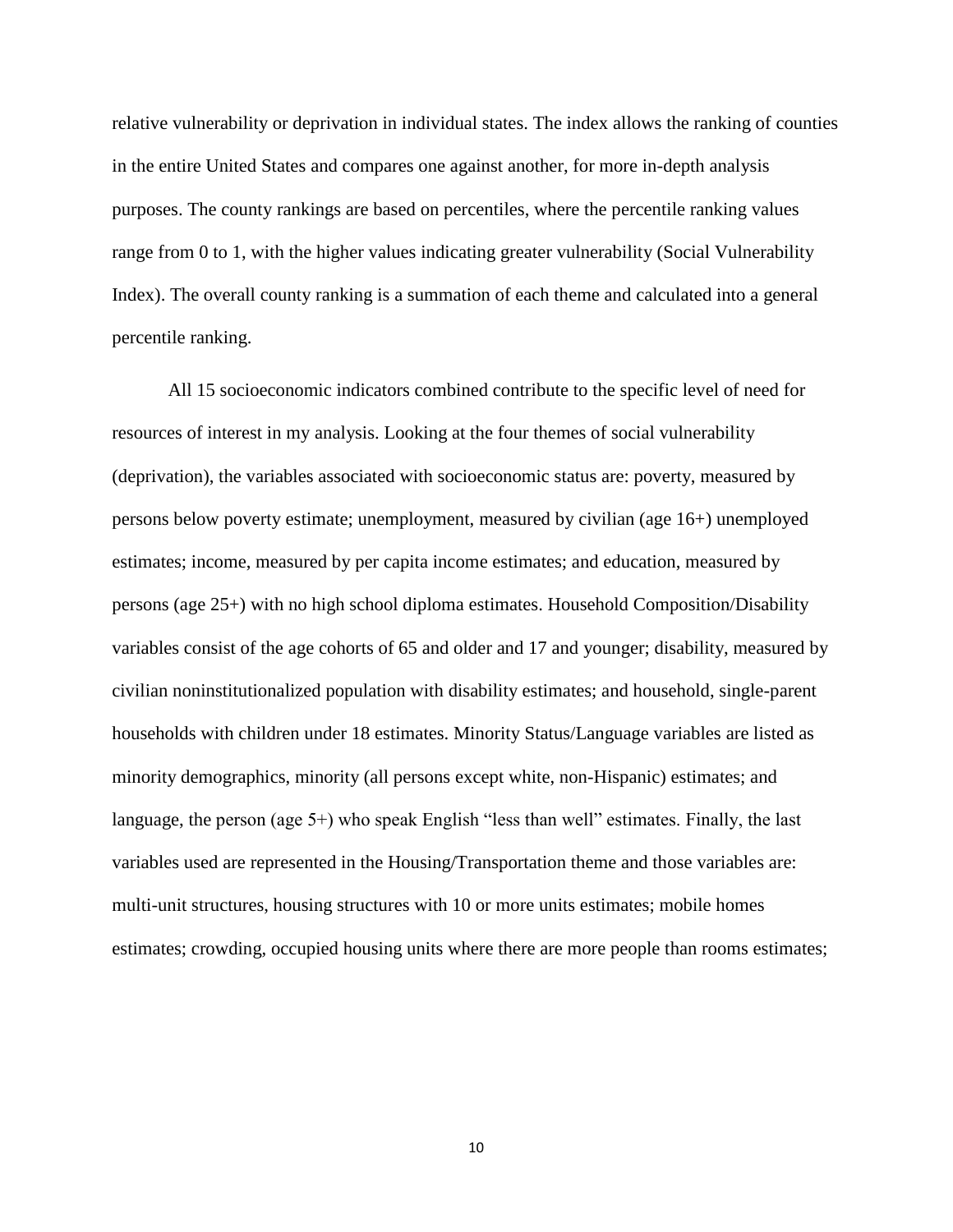vehicle, households with no vehicle available estimates; and group quarters, persons in institutionalized group quarters estimates. $10$ 

I use three separate dependent variables: the density of hardship organizations, the frequency of employment organizations, and the density of education organizations. To measure county organizational density, I utilize 2016 U.S. County Business Patterns data and 2016 U.S. Census data. The U.S. County Business Patterns is a collection of data on various establishments (organizations and businesses) in the United States. The data are separated into identifiable codes by the North American Classification System Code (NAICs); that delineate different types of organizations and businesses. With the description of each establishment type, I can identify the services that promote social mobility for individuals. In addition to providing information on the specific variety of organizations or businesses, the U.S. County Business Patterns database also provides formal payroll<sup>11</sup>. I mention this because, in other studies that use this dataset, all note that businesses without payroll are not included and there is a potential to undercount the number of organizations or companies in any given spatial unit (Small and McDermott, 2006; Murphy and Wallace, 2010). The smallest spatial unit offered by the U.S. County Business Patterns data is a zip code, but for this analysis, I use state-county level data. I then collect demographic information from the U.S. Census and combine it with the U.S. County Business Pattern data for each county in the analysis.

 $\overline{a}$ 

<sup>10</sup> Social Vulnerability Index. 2014.Centers for Disease Control and Prevention. Social Vulnerability Index 2014 Documentation[. http://svi.cdc.gov/Documents/Data/2014\\_SVI\\_Data/SVI2014](http://svi.cdc.gov/Documents/Data/2014_SVI_Data/SVI2014)

<sup>11</sup> U.S. Census Bureau, 2016 County Business Patterns.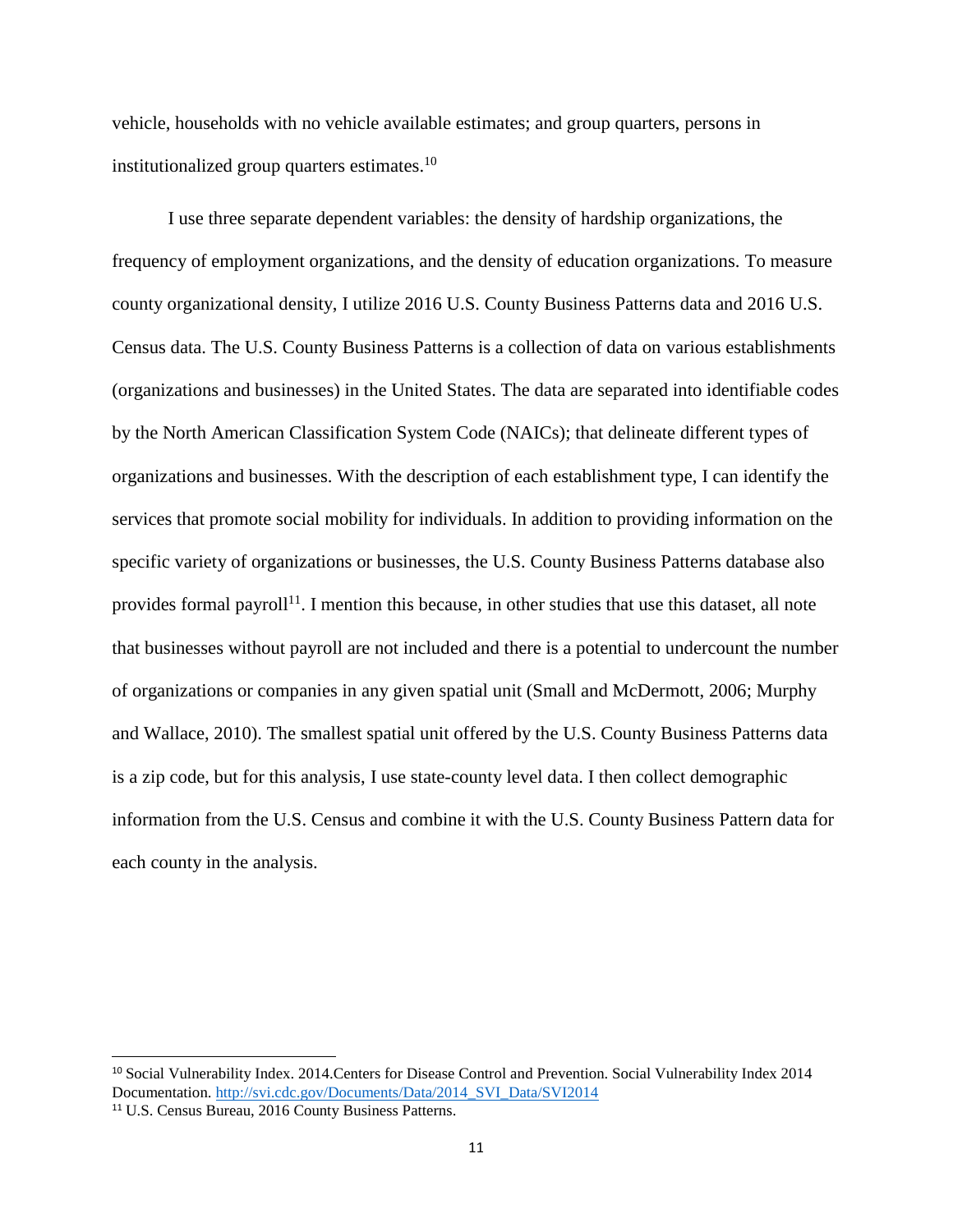| Socioeconomic Variable             |                              | <b>Rural</b><br><b>Counties</b><br><b>Index</b> | <b>Urban</b><br><b>Counties</b><br><b>Index</b> | <b>Overall</b><br><b>Index</b> |
|------------------------------------|------------------------------|-------------------------------------------------|-------------------------------------------------|--------------------------------|
| Socioeconomic Status               |                              |                                                 |                                                 |                                |
|                                    | Poverty<br>Unemployment      | .5916<br>.5637                                  | .3003<br>.3465                                  | .8919<br>.9102                 |
|                                    | Income                       | .6232                                           | .2457                                           | .8689                          |
|                                    | No High School Diploma       | .6331                                           | .2173                                           | .8504                          |
| Household Composition & Disability |                              |                                                 |                                                 |                                |
|                                    | Aged 65 or Older             | .5535                                           | .3730                                           | .9265                          |
|                                    | Aged 17 or Younger           | .4746                                           | .5525                                           | 1.0271                         |
|                                    | Civilian with a Disability   | .5922                                           | .2971                                           | .8893                          |
|                                    | Single-Parent Household      | .4912                                           | .5182                                           | 1.0094                         |
| Minority Status & Language         |                              |                                                 |                                                 |                                |
|                                    | Minority                     | .4458                                           | .6118                                           | 1.0576                         |
|                                    | Speak English                | .4120                                           | .6805                                           | 1.0925                         |
|                                    |                              |                                                 |                                                 |                                |
| Housing & Transportation           |                              |                                                 |                                                 |                                |
|                                    | <b>Multi-Unit Structures</b> | .3672                                           | .7742                                           | 1.1414                         |
|                                    | <b>Mobile Homes</b>          | .6127                                           | .2632                                           | .8759                          |
|                                    | Crowding                     | .5295                                           | .4389                                           | .9684                          |
|                                    | No Vehicle                   | .5311                                           | .4115                                           | .9426                          |
|                                    | <b>Group Quarters</b>        | .5043                                           | .4911                                           | .9954                          |
|                                    |                              |                                                 |                                                 |                                |
|                                    |                              |                                                 |                                                 |                                |

Table 2. 15 socioeconomic variables for the of Tennessee comprising the area vulnerability index, USA, 2012-2016 ACS 5-year estimates

Tennessee, 2016 Social Vulnerability Index.

This analysis focuses on three typologies of organizations that are related to the wellbeing of individuals and the opportunity for mobility. The organizations of interest address hardship, education, and employment. Using NAICs codes from the U.S. County Business Patterns data, I consider hardship organizations (related to well-being) as the health and social assistance (NAICS code: 62) and accommodation and food service establishments (NAICS code: 72). I consider educational organizations (related to mobility) as education services (NAICS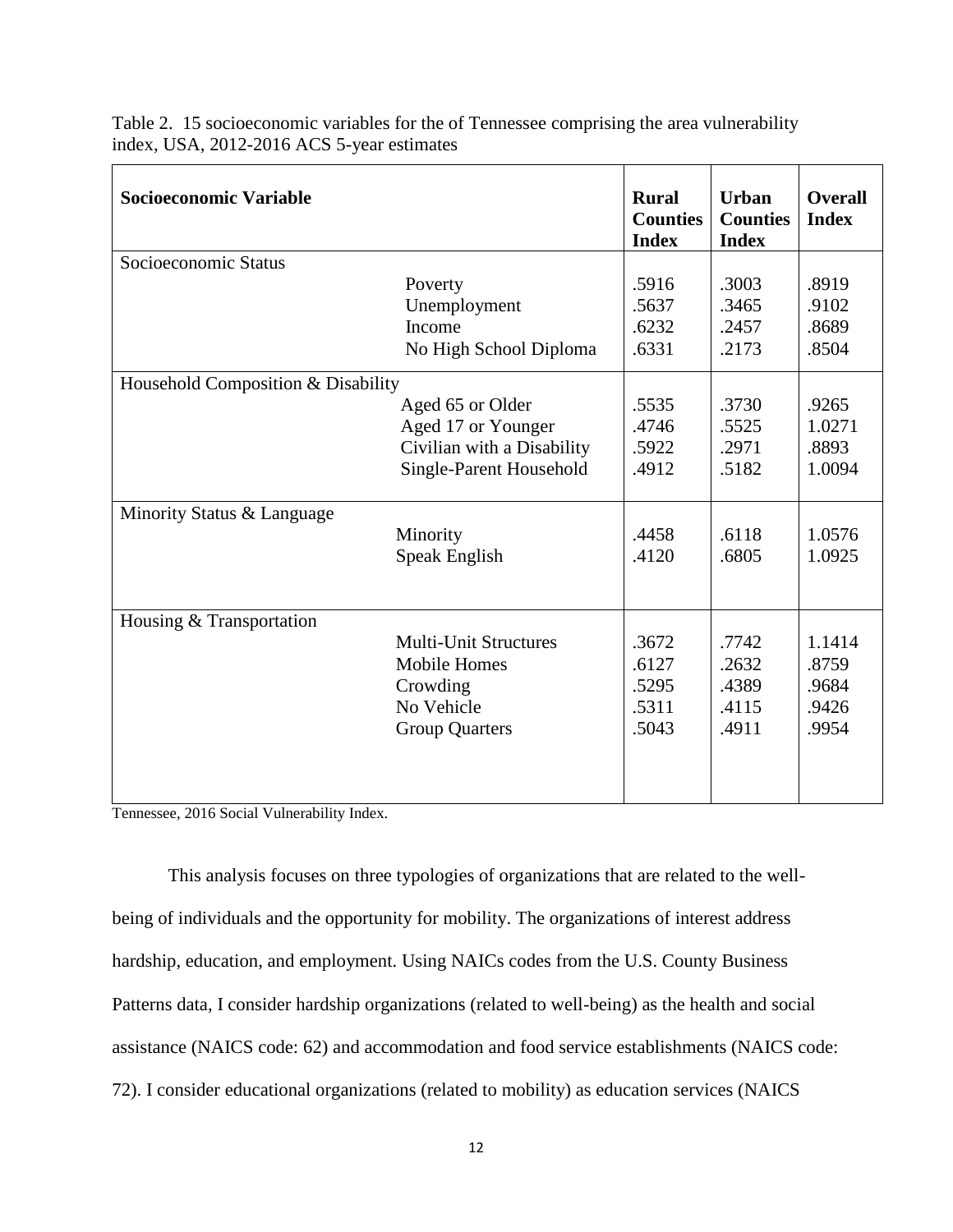code: 61). These include schools (Kindergarten through college level) and trade schools and computer training centers. Lastly, I consider employment organizations (related to well-being and mobility) as employment placement agencies and temporary support organizations (NAICS code: 56).

My approach is to examine the circumstances of upward mobility through the lack of organizations or in other words, organizational density. My study is unique in the fact that I am looking at resource allocation and county level characteristics, that could be predicted by deprivation. To reiterate, I use Social Vulnerability Index data along with the Index of Relative Rurality (IRR 2, IRR 3, IRR 4) as my independent or covariate variables. My dependent variables are organization density data from U.S. County Business Patterns (hardship, employment, education organizations). The reference group for this analysis will be the IRR 1, the most rural areas. For the report to bring this whole study to a conclusion is utilizing a Poisson regression. The reason for using a Poisson regression is to find the rate of the possibility of each variable, in another word I find the rate of an organization that promotes upwards are in each county, based on the presented demographics. By using this analysis that dependent or outcome variables are a rate divided by the population of the county. In the Poisson models, the log of the number is a linear function of the relative rurality index (IRR) and the social vulnerability index (SVI). Models are offset by the log of the population to model the rates. I exponentiated the Poisson coefficients and expressed them as rate ratios. Rate ratios greater than 1 indicates a higher rate of organizations. This approach adds another element to the states' overall deprivation level, allowing the implementation of the necessary resources and policy to reduce the issues.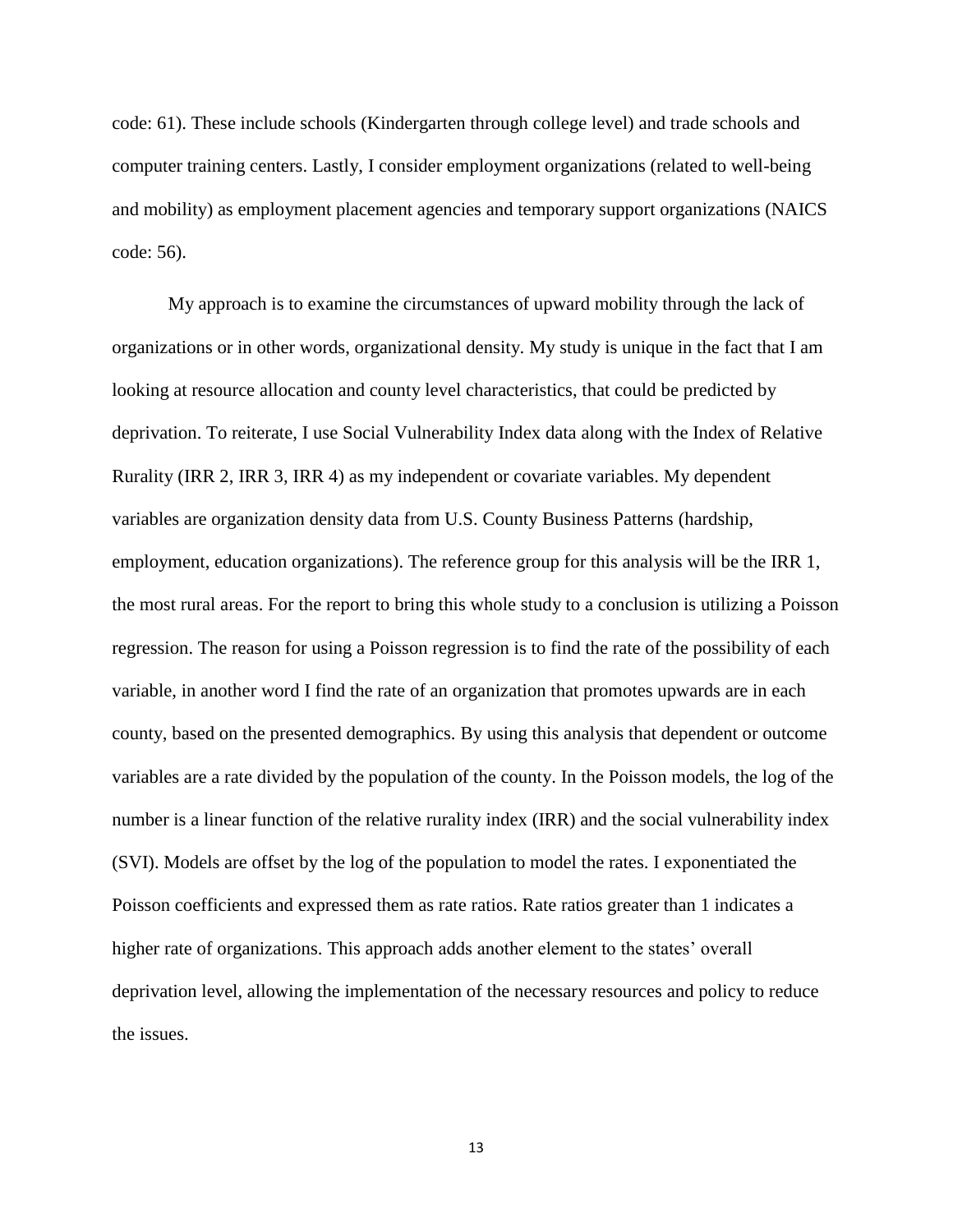Model 1:  $ln(org) = \alpha + \beta_{RR2} X_{RR2} + \beta_{RR3} X_{RR3} + \beta_{RR4} X_{RR4} + ln(pop)$ 

Model 1: 
$$
\ln(\frac{orgs}{Pop}) = \epsilon^{\beta RR2} X_{RR2} + \epsilon^{\beta RR3} X_{RR3} + \epsilon^{\beta RR4} X_{RR4}
$$

Model 2:  $ln(org) = \alpha + \beta_{RR2} X_{RR2} + \beta_{RR3} X_{RR3} + \beta_{RR4} X_{RR4} + \beta_{SE} X_{SE} + \beta_{HH} X_{HH} + \beta_{Min} X_{Min} + \beta_{N} X_{min} + \beta_{N} X_{min} + \beta_{N} X_{min} + \beta_{N} X_{min} + \beta_{N} X_{min} + \beta_{N} X_{min} + \beta_{N} X_{min} + \beta_{N} X_{min} + \beta_{N} X_{min} + \beta_{N} X_{min} + \beta_{N} X_{min} + \beta_{N} X_{min} + \beta_{N} X_{min} + \beta_{N} X_{$ 

$$
\beta_{HT} X_{HT} + ln(pop)
$$

$$
Model\ 2\colon ln(\frac{orgs}{Pop})=\varepsilon^{\beta RR2}\ X_{RR2}+\varepsilon^{\beta RR3}\ X_{RR3}+\varepsilon^{\beta RR4}\ X_{RR4}+\varepsilon^{\beta SE}\ X_{SE}+\varepsilon^{\beta HH}\ X_{HH}+\varepsilon^{\beta Min}\ X_{Min}+\varepsilon^{\beta RER}\ X_{RF4}+\varepsilon^{\beta RER}\ X_{RR5}+\varepsilon^{\beta RER}\ X_{RF6}+\varepsilon^{\beta RER}\ X_{RF7}+\varepsilon^{\beta RER}\ X_{RF8}+\varepsilon^{\beta RER}\ X_{RF9}
$$

 $\epsilon^{\beta\mathrm{HT}}\,\mathrm{X}_{\mathrm{HT}}$ 

#### **Results**

|                                                 | Mean               | <b>Standard Deviation</b> | Mean           | Maximum        |
|-------------------------------------------------|--------------------|---------------------------|----------------|----------------|
| <b>Population Size</b><br>Hardship Organization | 68926.41<br>302.88 | 130254.77<br>665.92       | 5096<br>3      | 936990<br>4094 |
| <b>Employment Organization</b>                  | 72.99              | 188.76                    | $\overline{0}$ | 1182           |
| <b>Education Organization</b>                   | 14.41              | 42.64                     | $\theta$       | 269            |
| Socioeconomic SVI                               | 0.5                | 0.293                     | $\Omega$       | 1              |
| CompDis SVI                                     | 0.499              | 0.293                     | $\theta$       | 1              |
| MinorityStatus SVI                              | 0.499              | 0.293                     | $\Omega$       | 1              |
| HousingTransport SVI                            | 0.5                | 0.293                     | $\theta$       | 1              |
| Overall SVI                                     | 0.5                | 0.293                     | $\Omega$       | 1              |
| <b>IRR</b>                                      | 2.28               | 0.63                      | $\overline{0}$ | $\overline{4}$ |
| HardRate                                        | 321.64             | 123.24                    | 53.18          | 780.65         |
| EmplRate                                        | 63.99              | 40.05                     | $\theta$       | 238.27         |
| EducRate                                        | 9.7                | 9.43                      | $\theta$       | 50.09          |

Table 3. Tennessee Descriptive Statistics for the variables used in the analysis (N=95)

Data for counties are based on U.S. Census Bureau characteristics.

*Note* \* All 95 Tennessee counties are represented, including the 2016 demographic and Business Patterns characteristics.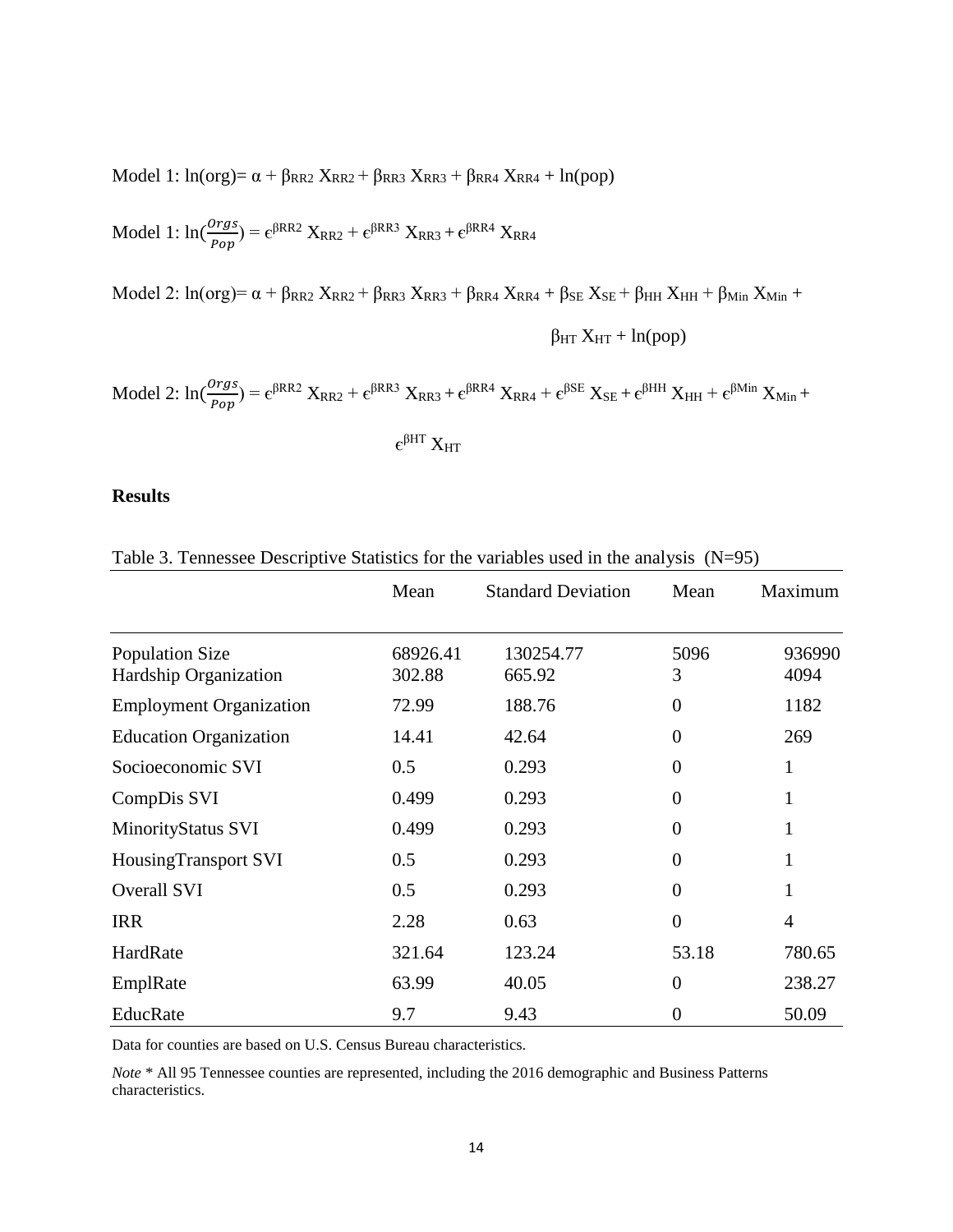Table 3 presents statistics that describe the distribution of the dependent variables (rate of hardship organizations, rate of employment organizations, and rate of educational organizations) and the independent variables. I present the mean, standard deviation, minimum value, and maximum value because all variables are measured on the interval/ratio level. Counties tend to have more hardship organizations (mean = 302.88) than employment or educational organizations (means = 72.99 and 14.41, respectively). Some of the 95 Tennessee counties have no employment or educational organizations.

Bivariate analyses are showing the rate of organizations in each of the counties reveal anticipated effects on the outcomes variables (table 4). In other words, I conducted multiple independent T-tests. Following the Index of Relative Rurality (IRR), there is a gradual increase in the rate of organizations moving from rural to urban counties. By using this type of analysis, I was able to explore the relationship (if any) between the two variables, the classification of the rurality of counties and the rate of the organization (created by dividing each of the organization's hardship, employment, and education with the population sizes of the respected counties). The hardship organizations rate means gradually increased with overlapped between the IRR 3 (Somewhat Urban) and IRR4 (Most Urban) when the standard deviation is considered. The education rate means increased steadily as moved counties type, but the overlapped was showed in most counties, IRR 1 (Most Rural) and IRR 2 (Somewhat Rural).

Interestingly, most rural counties means showed a negative reply in education organizations. I can infer that the rural counties are educational deprived, which a possible reason why these rural counties present a higher poverty rate. The employment organizations showed no striking results based on this bivariate analysis.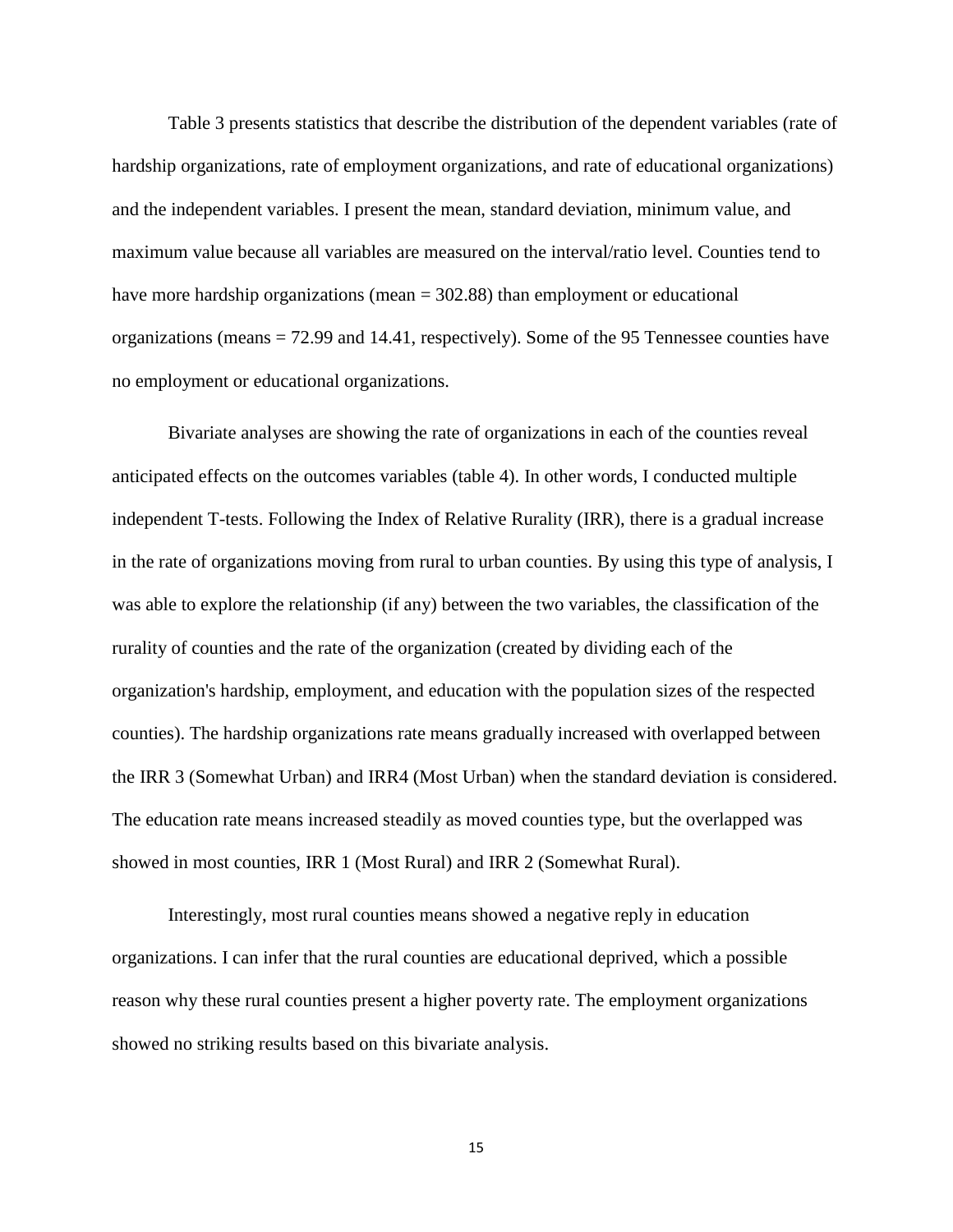|                           | IRR 1         | IRR <sub>2</sub> | IRR <sub>3</sub>                                                  | IRR <sub>4</sub> |  |
|---------------------------|---------------|------------------|-------------------------------------------------------------------|------------------|--|
| <b>Hardship Density</b>   | 231.8         | 309.6            | 415.3                                                             | 533.2            |  |
|                           |               |                  | $(142.0, 321.6)$ $(285.5, 333.7)$ $(362.6, 468)$ $(462.8, 603.6)$ |                  |  |
| <b>Employment Density</b> | 29.1          | 50.1             | 94.4                                                              | 142.1            |  |
|                           | (22, 36.2)    | (43.2, 57)       | (77.7, 111.1)                                                     | (121.3, 162.9)   |  |
| <b>Education Density</b>  | 2.6           | 6.5              | 16                                                                | 32               |  |
|                           | $(-2.5, 7.7)$ | (5.03, 8.0)      | (12.1, 19.9)                                                      | (26.5, 37.5)     |  |

Table 4. Bivariate associations between Index of Relative Rurality and Organizational Density

Note \* N= 95; Independent T-test.

The primary analysis for my study is applying Poisson regression for rate data. Table 5 presents the rate of hardship organizations. Using the most rural counties as the reference group, I was able to find the rate of the other covariates. Based on the finding, in model 1 the rates of the most urban counties (IRR 4), are two times more likely to have hardship organizations. There is a gradual increase in the rate of organizations presented in the counties as you move from rural to urban. In Model 2 I add the Social Vulnerability Index (SVI) to controls for demographics that indicate the level of need for organization. With these controls that are associations between relative rurality and hardship organizations, the rates are attenuated but remain significant. But while there are significance remaining, they became less significant. Something that caught my attention was the minority SVI rate, but even though hardship organizations are likely in counties, they are not as substantial as the other demographic covariates.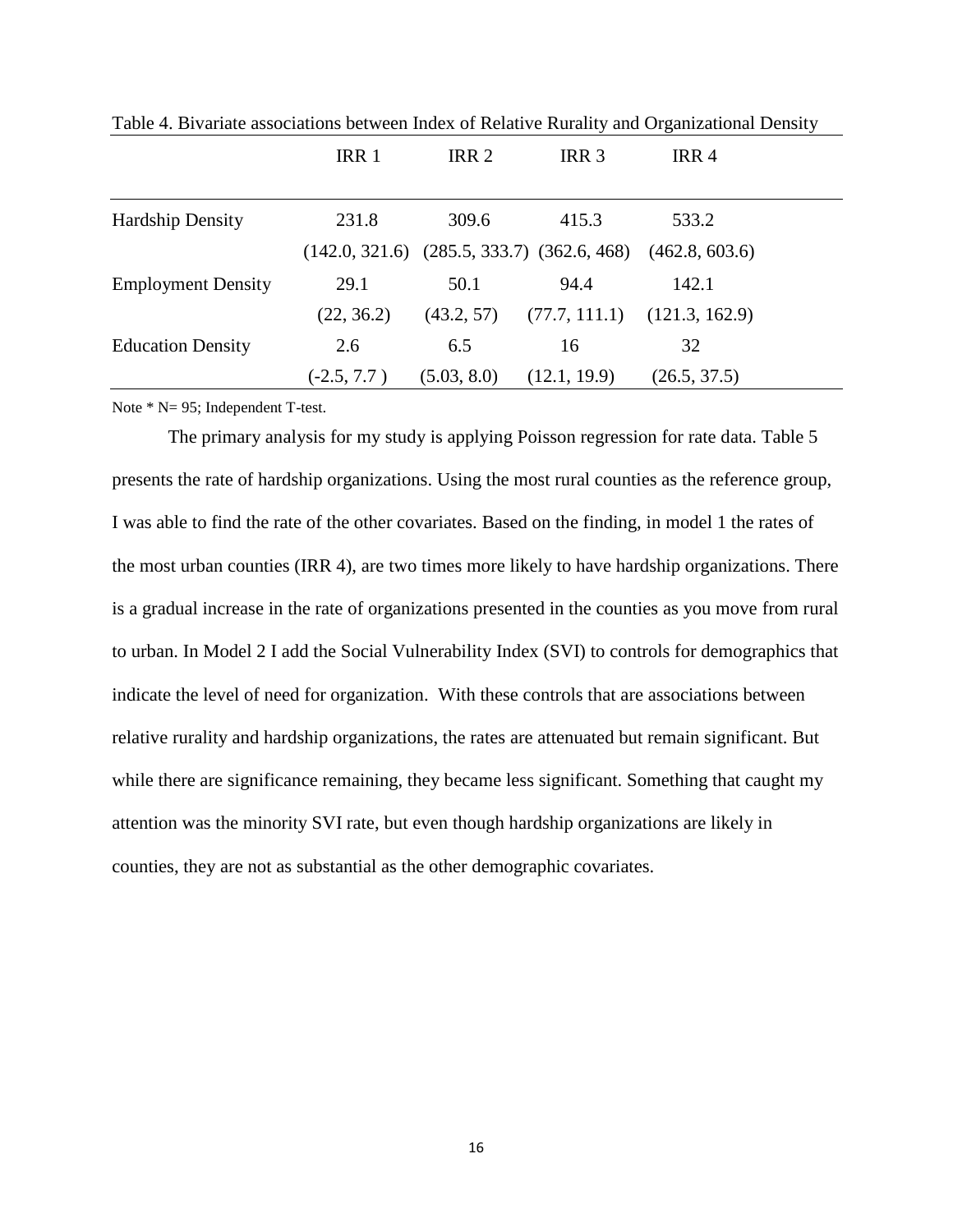|                                | Model I   | Model II  |  |
|--------------------------------|-----------|-----------|--|
| IRR 1                          | ref.      | ref.      |  |
| IRR <sub>2</sub>               | $1.40**$  | $1.27*$   |  |
| IRR <sub>3</sub>               | $1.83***$ | $1.33*$   |  |
| IRR4                           | $2.18***$ | $1.38**$  |  |
| Socioeconomic SVI              |           | $0.59***$ |  |
| Household Composition SVI      |           | $0.86***$ |  |
| <b>Minority SVI</b>            |           | $1.09*$   |  |
| Housing and Transportation SVI |           | $1.24***$ |  |

Table 5. Poisson Regression of the rate of Hardship Organizations

 $*p<0.1$ ,  $*p<0.5$ ,  $**p<0.01$ 

Table 6 is a representation of the rate of employment organizations. Without the social vulnerability index covariates, the is a stark difference in the rate of organization between the counties. There is an increase as you move up to the most urban counties, but the disparities are too significant not to discuss. Model 1 shows IRR 4 is four times as likely to have employment organizations to IRR 2 lower rate of having these organizations. In Model 2 the rates decreased toward 1.0 and decreased in significance. For IRR 2 with the new covariates, the rate is no longer significant. This finding could be the effect of rural counties losing jobs due to the low economy, or job markets moved to urban counties. Another interesting finding is the rate minority in a county bring jobs and as the result show it to be very significant.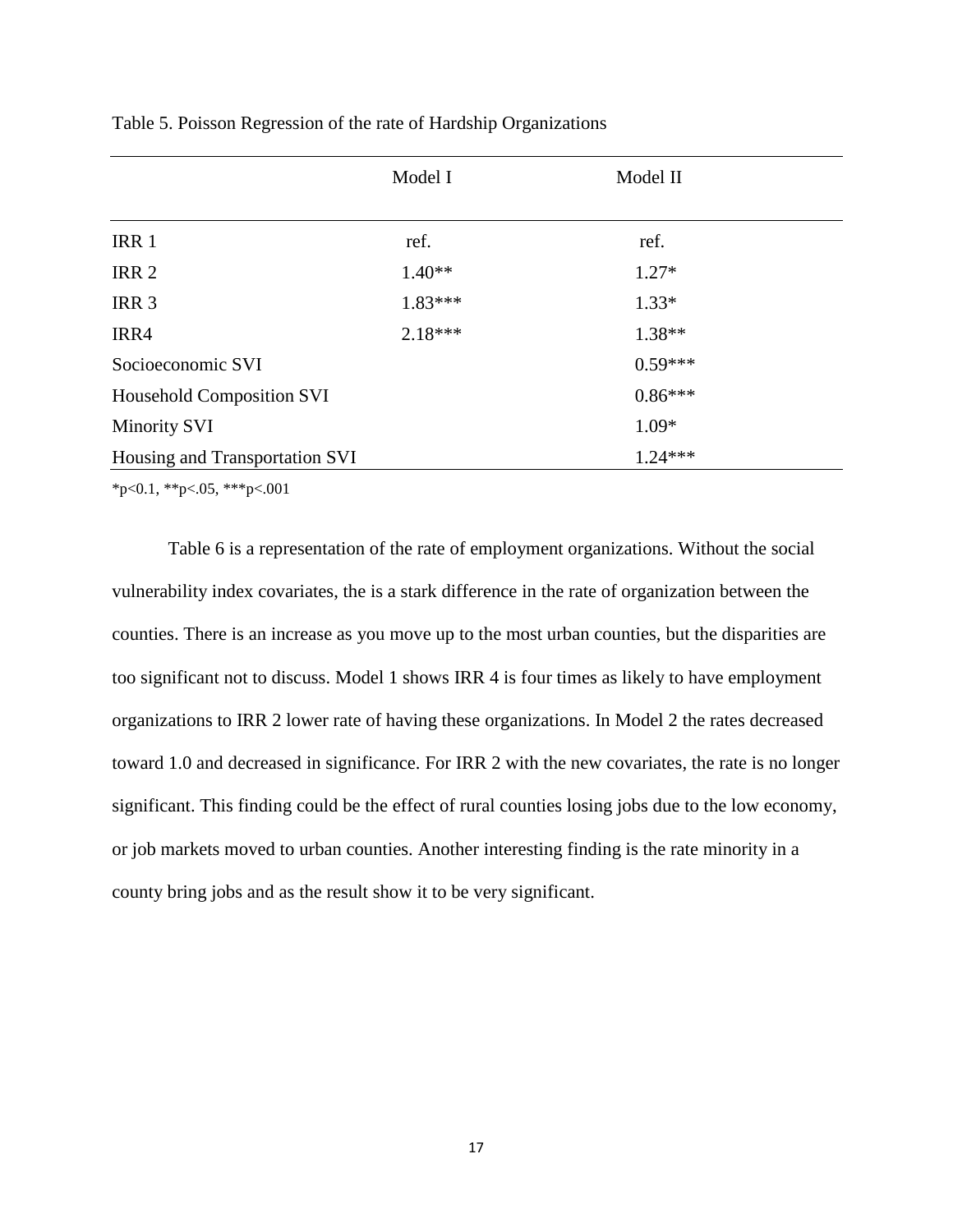|                                                                    | Model I   | Model II  |  |
|--------------------------------------------------------------------|-----------|-----------|--|
| IRR 1                                                              | ref.      | ref.      |  |
| IRR <sub>2</sub>                                                   | $1.94**$  | 1.49      |  |
| IRR <sub>3</sub>                                                   | $3.56***$ | 1.88**    |  |
| IRR4                                                               | 4.84***   | $2.46**$  |  |
| Socioeconomic SVI                                                  |           | $0.54***$ |  |
|                                                                    |           | $0.82**$  |  |
| <b>Minority SVI</b>                                                |           | $1.5***$  |  |
|                                                                    |           | 0.87      |  |
| <b>Household Composition SVI</b><br>Housing and Transportation SVI |           |           |  |

Table 6. Poisson Regression of the rate of Employment Organizations

\*p<0.1, \*\*p<.05, \*\*\*p<.001

Table 7 shows a considerable gap between the counties. The rate of IRR 4 shows that it is ten times more likely to have these education organization while the rural county or IRR 2 is two times as likely of these education organizations to be located in the area. As expected, there was an increase in an organization with increasing urbanicity 1 to 2, 2 to 3, and 3 to 4. When observing both models, there are fewer significant rates than the two other tests (hardship and employment). The large gap of educational resources is very apparent, and by this data, the deficit would be hard to recover.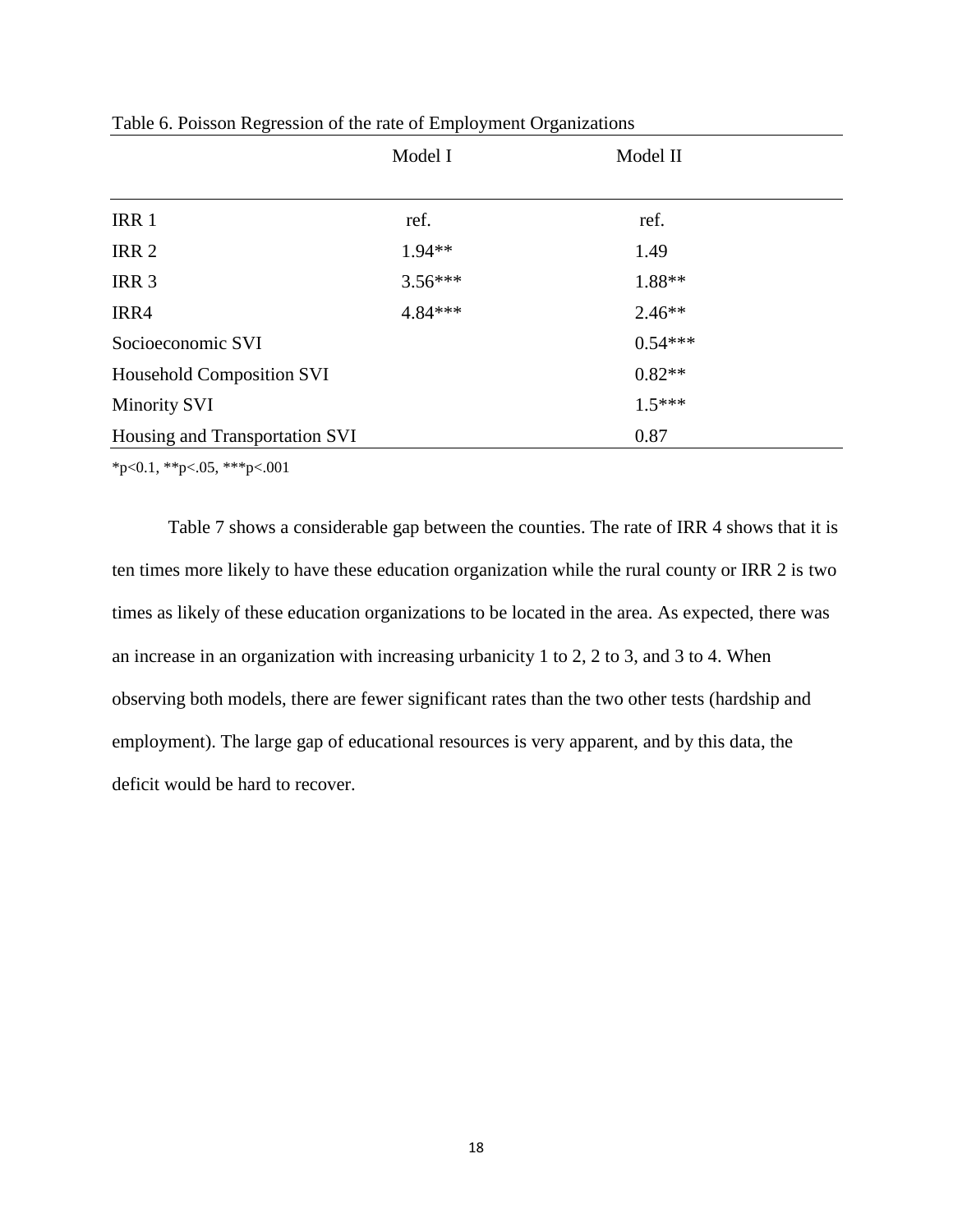|                                  | Model I | Model II |  |
|----------------------------------|---------|----------|--|
| IRR 1                            | ref.    | ref.     |  |
| IRR <sub>2</sub>                 | 2.51    | 2        |  |
| IRR <sub>3</sub>                 | $6.63*$ | 3.45     |  |
| IRR4                             | 10.87** | 5.05     |  |
| Socioeconomic SVI                |         | $0.46**$ |  |
| <b>Household Composition SVI</b> |         | $0.65**$ |  |
| <b>Minority SVI</b>              |         | 1.26     |  |
| Housing and Transportation SVI   |         | 1.04     |  |

|  |  | Table 7. Poisson Regression of the rate of Education Organizations |
|--|--|--------------------------------------------------------------------|
|  |  |                                                                    |

 $*p<0.1$ ,  $*p<0.5$ ,  $**p<0.01$ 

#### **Discussion**

This analysis further demonstrates that rural counties are disadvantaged concerning organizational resources that would promote mobility among their residents. By breaking down organizational resources by type, I was not only able to locate where deprivation occurs across counties, but I was able to identify the different kinds of deprivation that the state was experiencing. The variations shown in multivariate analyses strongly correlate with the prominent rates of the organizations the overall state (Tennessee) is displaying. Rural county deprivation strongly correlates with the lack of organizational resources provided to individuals. Not only are rural counties deprived in this study and lack the necessary resources for mobility, but the state of Tennessee is also shown to be affected by this lack of resources significantly. For example, while rural counties lack the organizational resources comparable to urban counties, the education organizations representation starkly different. So different that the lack of these educational organizations hindered rural county residents the opportunity for upward mobility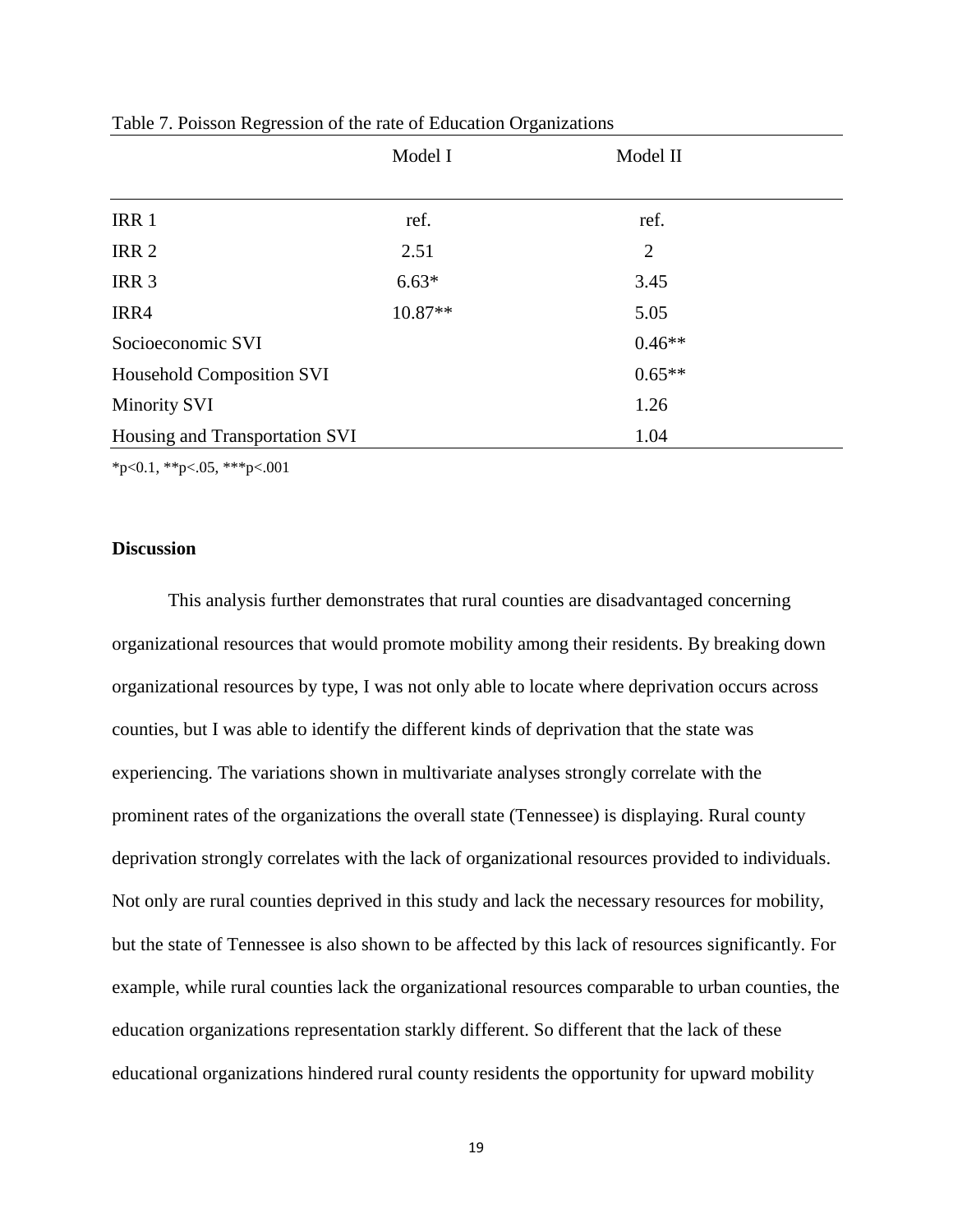and the chance to increase their socioeconomic well-being. The most recurring reasoning for lower educational organizations in rural counties is because of the smaller population, but as this study shows the rural counties to be strongly disadvantaged. Since Tennessee has 64 rural counties out of the 95 total counties, the effect of the lack of organizational resources that promote upward mobility shows why Tennessee was ranked so low in varies socioeconomic categories.

I built on previous work by linking a deprivation index with the methods of organizational density. The addition of deprivation indices allows researchers and policy planners to assess resource allocation. In previous studies, deprivation indices have traditionally been used to assist health policies. For this study, I utilized a deprivation index in an around the realm of context that could benefit from the addition. Deprivation indices include a variety of socioeconomic characteristics that would help give policy markers a better picture of counties that need resource allocation. A limitation of using a deprivation index, Phillips et al. (2016) states that researchers and policymakers may disagree over the criteria required to judge the validity of indices. Phillips et al. (2016) concluded that the usage of indices is continuously modified to fit a researcher or policy maker's needs. Future implementation, after refinement, is policy driven. Assessments of organization resource allocation with the assistance of the deprivation index provides policymakers the tools and data to combat more socioeconomic issues and offer more opportunities to the fund and provide resources to help individuals become upwardly mobile.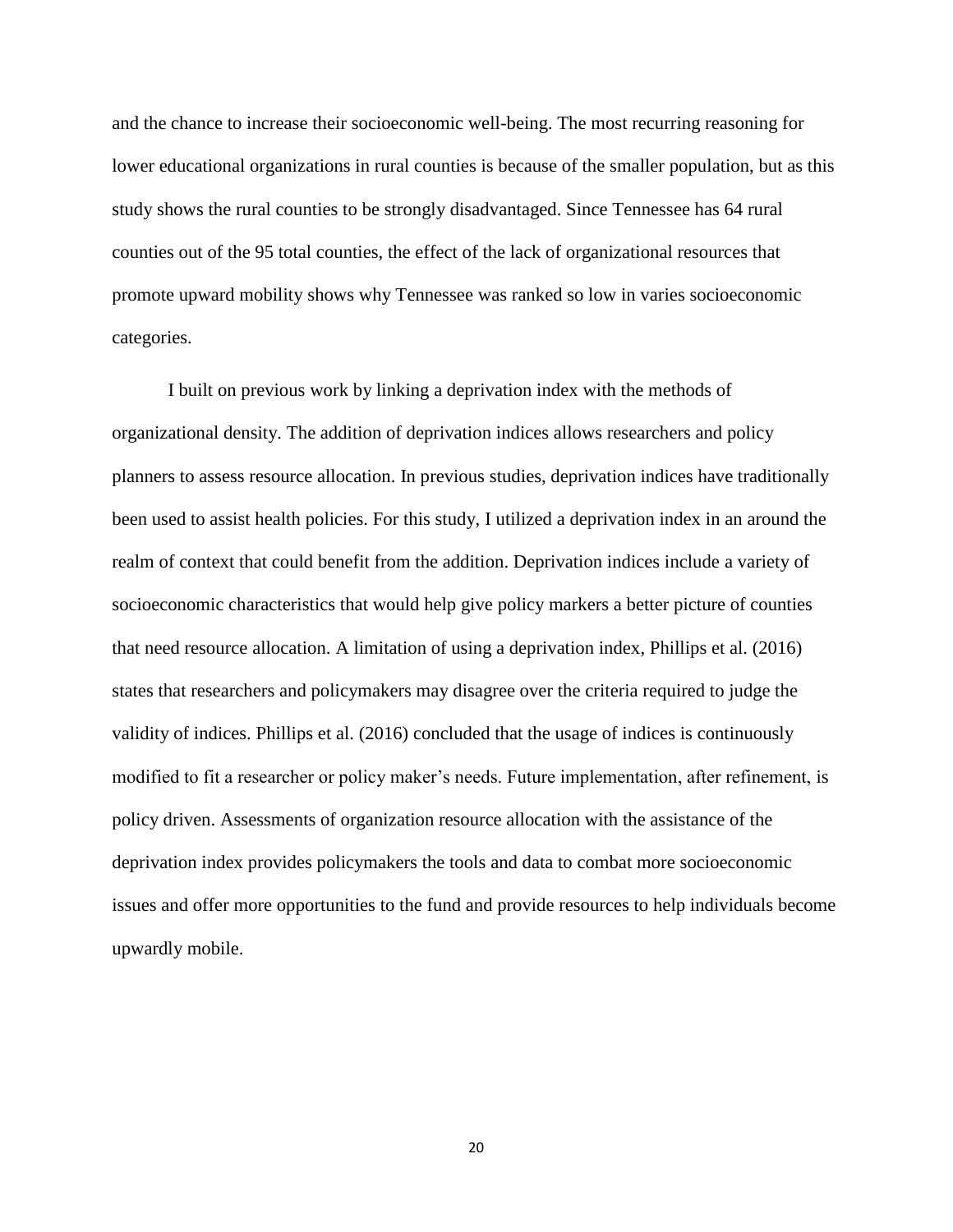### **Conclusion**

This study is a blueprint for conducting analyses for resource allocation in state counties. There is a hope that further research on this topic and type of analysis could make a difference in the way policies markers decide to allocation resources. Finding counties weak points in the sense of organization types (hardship, employment, or educational) would be very beneficial to the residents that felt the experience of lack of resources.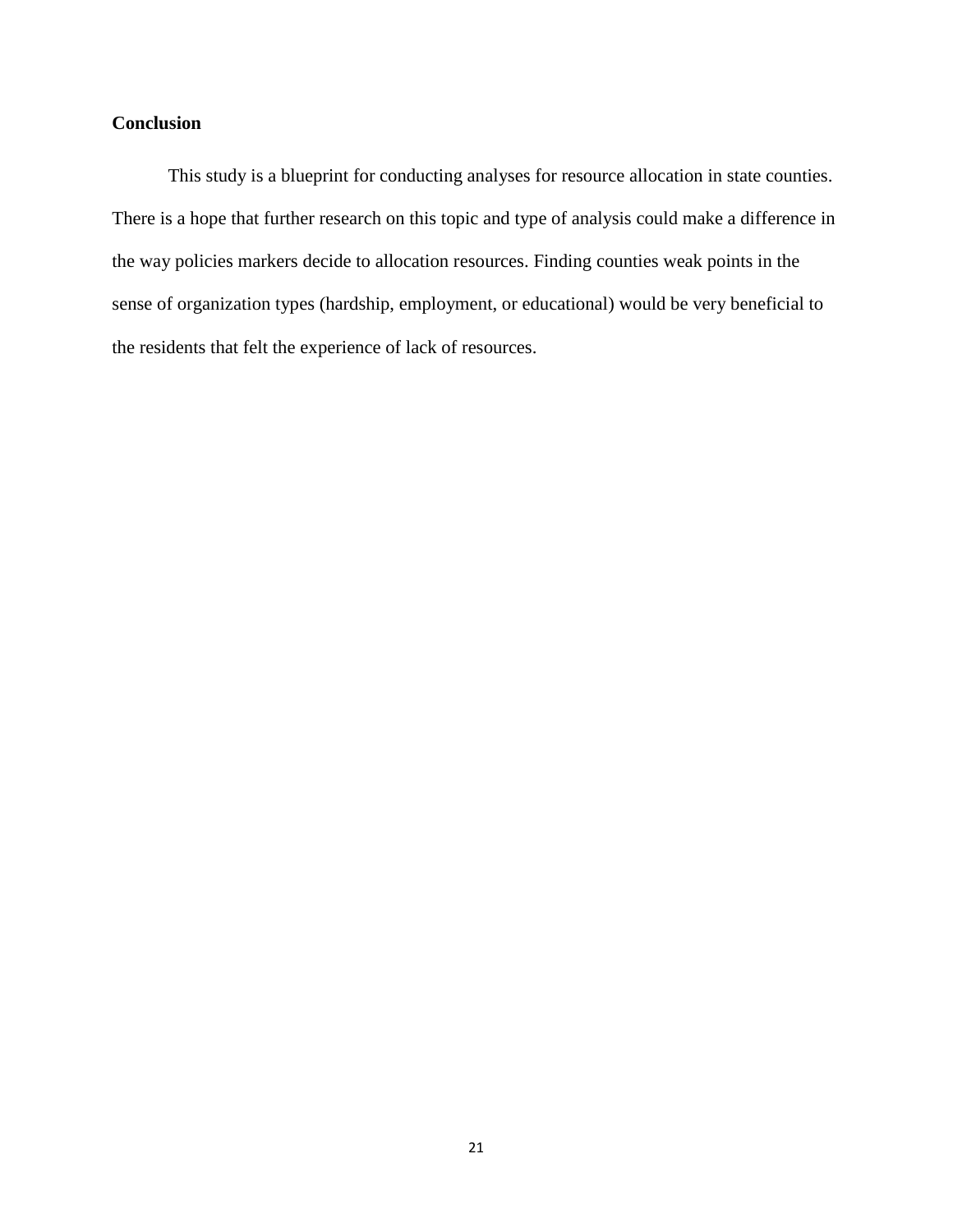### **References**

Acevedo-Garcia, Dolores, Nancy McArdle, Erin F. Hardy, Unda Ioana Crisan, Bethany Romano, David Norris, Mikyung Baek, and Jason Reece. 2018. "The Child Opportunity Index: Improving Collaboration Between Community Development and Public Health." *HEALTH AFFAIRS* 33(11): 1948–57.

Allard, Scott, Richard Tolman, and Daniel Rosen. 2003. ''Proximity to Service Providers and Service Utilization among Welfare Recipients.'' *Journal of Policy Analysis and Management*  22(4):599–613.

Barr, Ben, Clare Bambra, Margaret Whitehead. 2014. "The impact of NHS resource allocation policy on health inequalities in England 2001–11: longitudinal ecological study". *BMJ* 348: 3231.

Bielefeld, Wolfgang, and James C. Murdoch. 2004. "The Locations of Nonprofit Organizations and Their For-Profit Counterparts: An Exploratory Analysis." *Nonprofit and Voluntary Sector Quarterly*, 2: 221.

Bishaw, Ale, and Kirby G. Posey. 2017. "Income and Higher in the Urban Areas" U.S. Census Bureau.

Butler, Danielle C., Stephen Petterson, Robert L. Phillips, and Andrew W. Bazemore. 2013. "Measures of Social Deprivation That Predict Health Care Access and Need within a Rational Area of Primary Care Service Delivery." *Health Services Research* 48(2 Pt 1): 539–59.

Dalla, Rochelle L., Jennifer G. DeLeón, Tammy R. Stuhmer, and Maria Isabel León Carreño. 2010. "Rural Community Longevity: Capitalizing on Diversity for Immigrant Residential Stability." *Business Journal of Hispanic Research* 4(1): 43–55.

Federal Deposit Insurance Corporation. 2016. National Survey of Unbanked and Underbanked households.

Fiscella, Kevin, Helen R. Burstin, and David R. Nerenz. 2014. "Quality Measures and Sociodemographic Risk Factors: To Adjust or Not to Adjust." *JAMA* 312(24): 2615–16.

Galaskiewicz, Joseph, Joy Inouye, and Scott Savage. 2008. ''The Spatial Distribution of Organizational Resources in a U.S. Metropolitan Area.'' Paper presented at the Annual Meetings of the American Sociological Association. Boston, MA.

Krieger, Nancy, Jarvis T Chen, Pamela D Waterman, David H Rehkopf, and S V Subramanian. 2005. "Painting a Truer Picture of US Socioeconomic and Racial/Ethnic Health Inequalities: The Public Health Disparities Geocoding Project." *American Journal of Public Health* 95(2): 312– 23.

Levernier, William, Mark D. Partridge, and Dan S. Rickman. 2000. "The Causes of Regional Variations in U.S. Poverty: A Cross-County Analysis." *Journal of Regional Science*, 3: 473.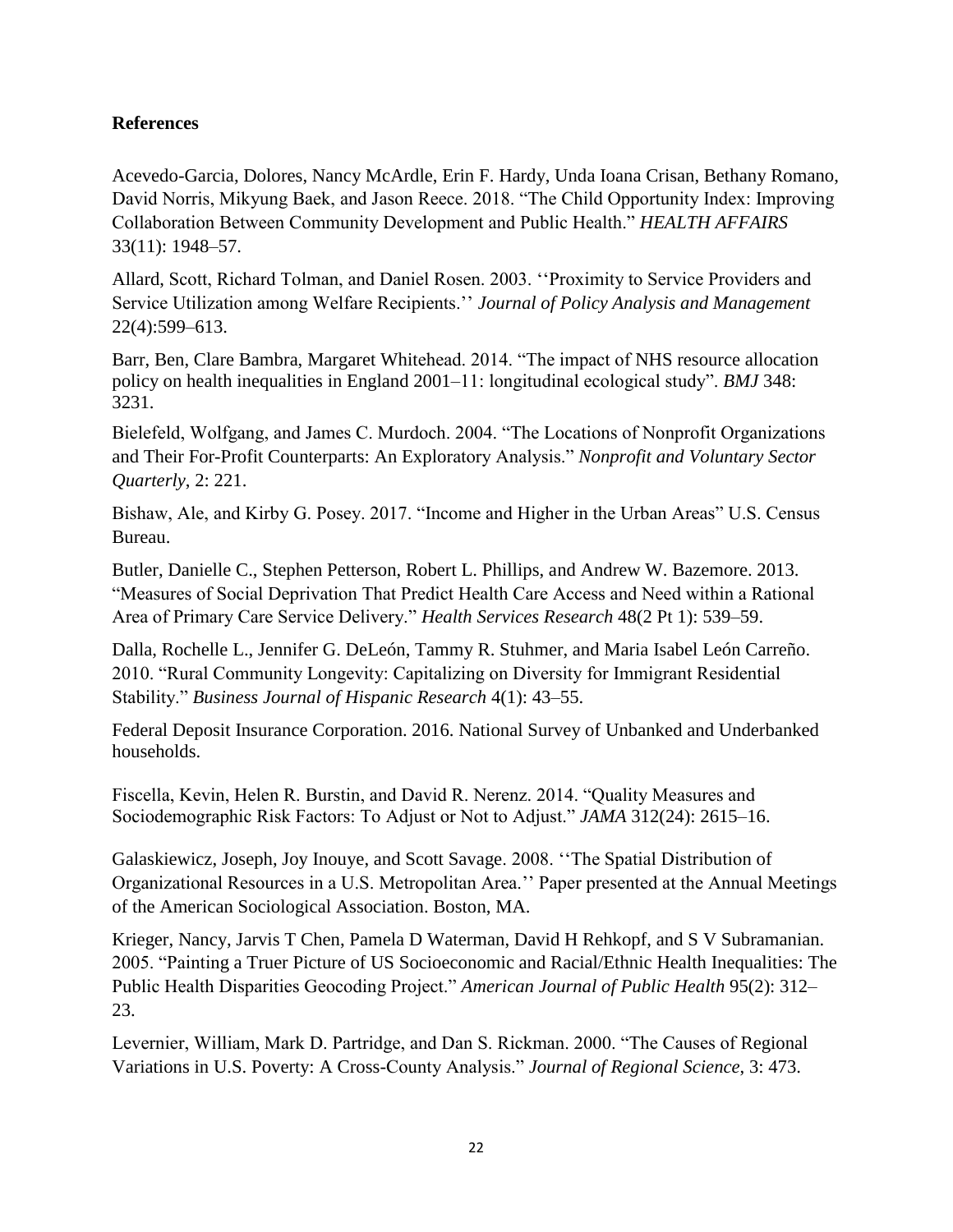Lichter, Daniel T., and Kenneth Johnson. 2017. "The Changing Spatial Concentration of America's Rural Poor Population." Rural Sociology 72(3):331–58.

Logan, John, and Harvey Molotch. 1987. *Urban Fortunes*. Berkeley, CA: University of California Press.

Marwell, Nicole. 2007. "Bargaining for Brooklyn." Chicago, IL: University of Chicago Press.

Mammen, Sheila, and Yoshie Sano. 2012. "Gaining Access to Economically Marginalized Rural Populations: Lessons Learned from Nonprobability Sampling pass: Gaining Access to Economically Marginalized Rural Populations: Lessons Learned from Nonprobability Sampling." *Rural Sociology* 77(3): 462–82.

McPherson, Miller. 1983. "An Ecology of Affiliation." *American Sociological Review* 48, 4: 519-32.

Murphy, Alexandra K., and Danielle Wallace. 2010. "A." *Social Science Quarterly* (Wiley-Blackwell) 91(5): 1164-1186.

Phillips, Robert L., Winston Liaw, Peter Crampton, Daniel J. Exeter, Andrew Bazemore, Katherine Diaz Vickery, Stephen Petterson, and Mark Carrozza. 2016. "How Other Countries Use Deprivation Indices-And Why the United States Desperately Needs One." *Health Affairs* 35(11): 1991–98.

Piontak, Joy R., and Michael D. Schulman. 2014. "Food Insecurity in Rural America." *Contexts: Understanding People in Their Social Worlds* 13(3): 75–77.

Salmon, L. 1987. ''Partners in Public Service.'' Pp. 99–117 in W. Powell, ed., *The Nonprofit Sector: A Research Handbook*. New Haven, CT: Yale University Press.

Sanchez-Jankowski, Martin. 2008. *Cracks in the Pavement*. Berkeley, CA: University of California Press.

Singh, Gopal, Romuladus Azuine, Mohammad Siahpush, and Michael Kogan. 2013. "All-Cause and Cause-Specific Mortality among US Youth: Socioeconomic and Rural-Urban Disparities and International Patterns." *Journal of Urban Health* 90(3): 388.

Small, Mario. 2006. ''Neighborhood Institutions as Resource Brokers.'' *Social Problems*. 53(2):274–92.

Small, Mario, Erin Jacobs, and Rebekah Massengill. 2008. ''Why Organizational Ties Matter for Neighborhood Effects.'' *Social Forces.* 87:387–414.

Small, Mario, and Monica McDermott. 2006. "The Presence of Organizational Resources in Poor Urban Neighborhoods." *Social Forces* 84(3): 1698-1724.

Small, Mario, and Laura Stark. 2005. ''Are Poor Neighborhoods Resource Deprived?'' *Social Science Quarterly* 86 1013–36.

Social Vulnerability Index. 2014.Centers for Disease Control and Prevention. Social Vulnerability Index 2014 Documentation. [http://svi.cdc.gov/Documents/Data/2014\\_SVI\\_Data/SVI2014](http://svi.cdc.gov/Documents/Data/2014_SVI_Data/SVI2014)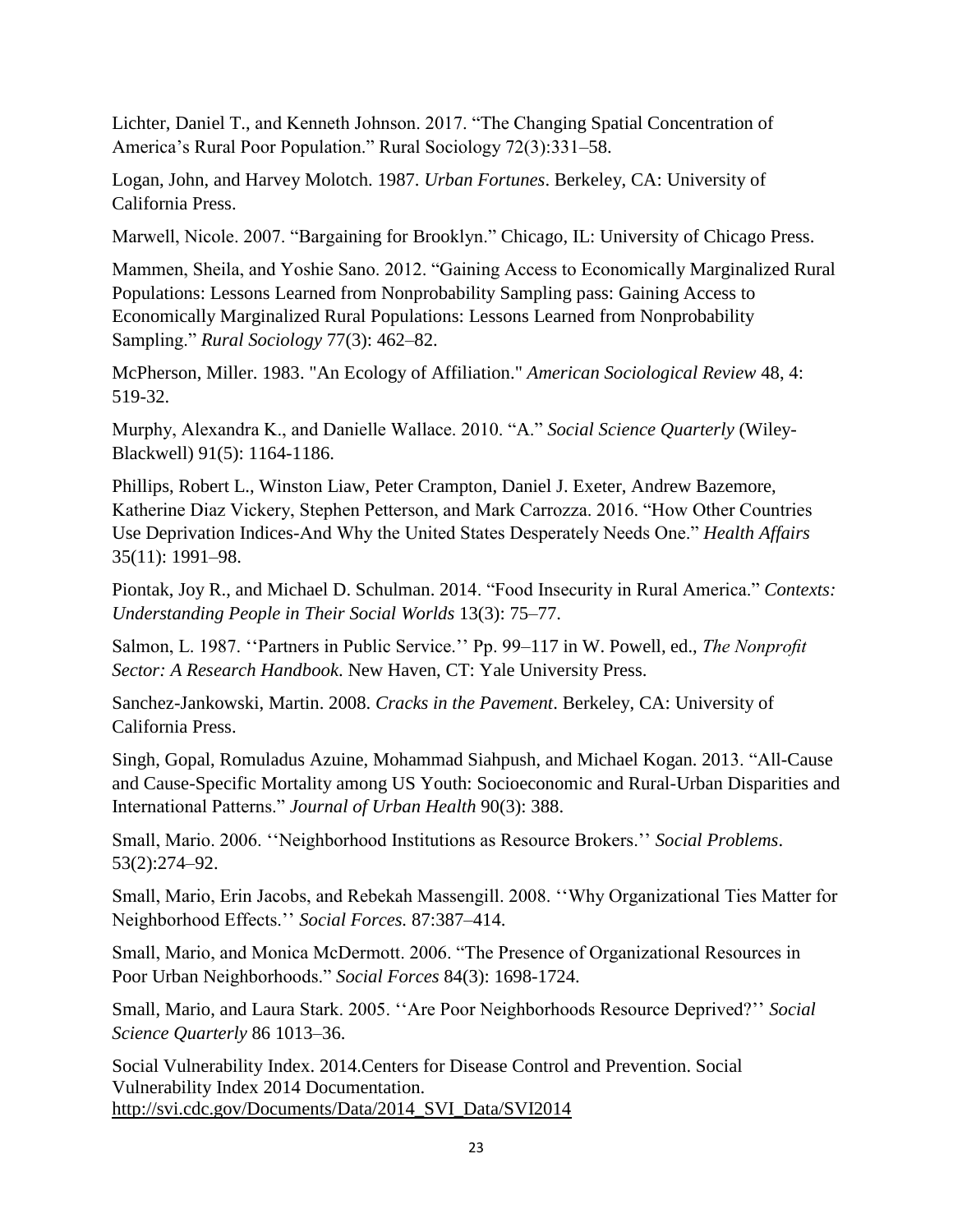Rebecca, and Ruth Lupton. 2003. Is targeting deprived areas an effective means to reach poor people? An assessment of one rationale for area-based funding programs. London: London School of Economics.

U.S. Census Bureau. [www.census.gov/geo/reference/urban-rural.html.](http://www.census.gov/geo/reference/urban-rural.html)

U.S. Census Bureau. 2010.

U.S. Census Bureau. 2012-2016. American Community Survey 5-Year Estimates.

U.S. Census Bureau. 2016. American Community Survey. Table B19082.

U.S. Census Bureau. 2016. Sex by Age by Educational Attainment: American Community Survey 1-year Estimates.

U.S. Census Bureau. 2016. American Community Survey 5-Year Estimates.

U.S. Census Bureau, 2016 County Business Patterns.

U.S. Department of Agriculture Economic Research Service. 2016. "Household Food Security in the United States in 2016", No. 237.

UK Department for Communities and Local Government. 2008. Working Neighborhoods Fund allocations. London: The Department.

UK Department of Health, Financial Planning and Allocations Division. 2011. Resource allocation: weighted capitation formula, 7th edition. Leeds: UK Department of Health.

United Kingdom - OECD, http://www.oecd.org/unitedkingdom/United%20Kingdom-EAG2014- Country-Note.pdf

Waldorf, Brigitte, Ayoung Kim. 2018. 'The Index of Relative Rurality (IRR): US County Data for 2000 and 2010". Purdue University Research Repository.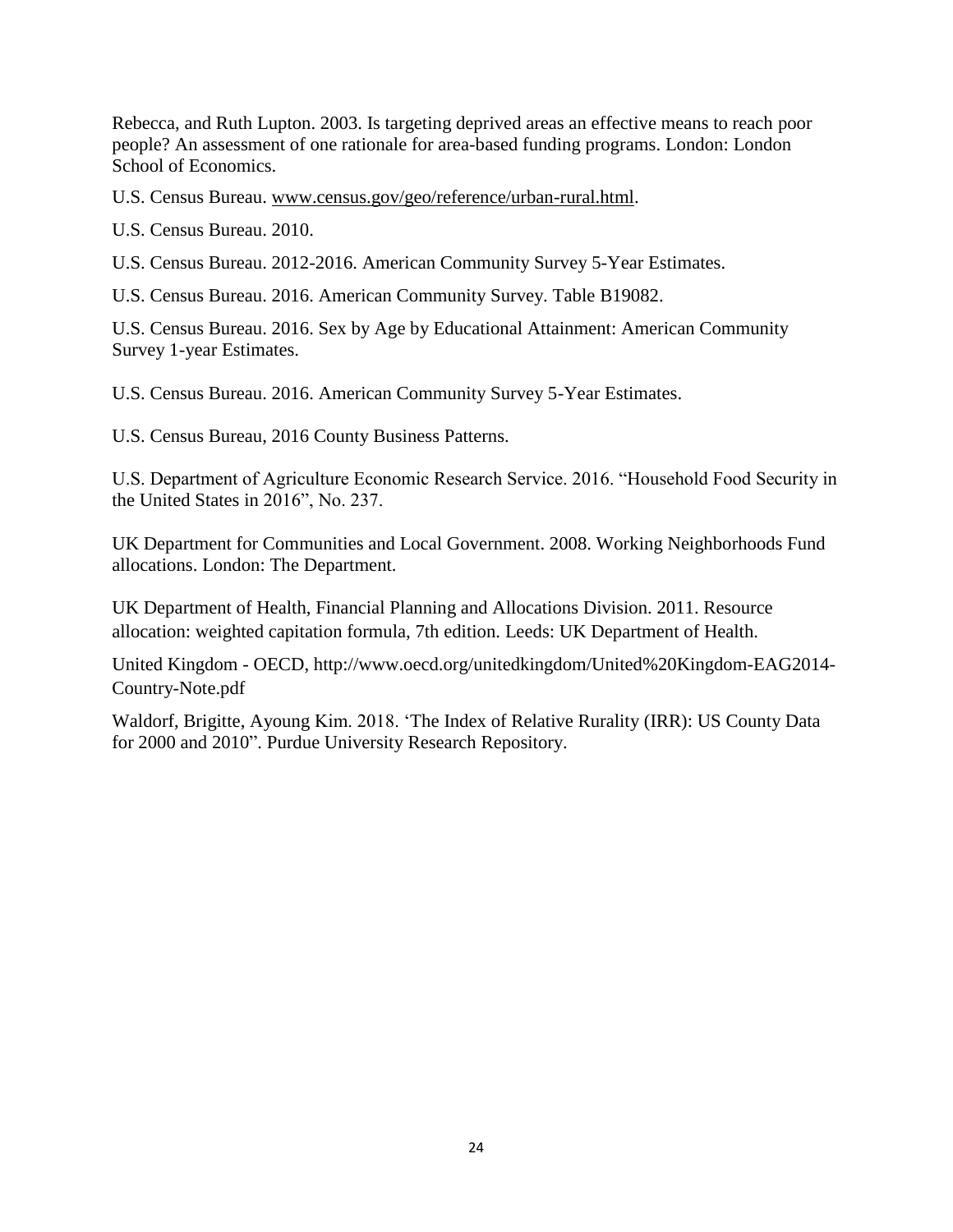### **Appendix**

| <b>Dimension of Deprivation</b> | <b>Description of Variables</b>                              |
|---------------------------------|--------------------------------------------------------------|
| Household                       | This variable identifies single-mother households            |
| Poverty                         | This variable identifies portions of the population living   |
|                                 | below the poverty line                                       |
| Transportation                  | This variable identifies the rate of no car ownership        |
| Education                       | This variable identifies education (12 years and less)       |
| Home Ownership                  | This variable identifies renter-occupied housing             |
| Employment                      | The variable identifies the unemployment rate                |
| Crowding                        | This variable identifies the percent of areas overcrowding   |
| Race and Ethnicity              | This variable identifies the percentage of the Black/African |
|                                 | American population                                          |
| Age                             | This variable identifies the age group of high need          |

Social Deprivation Index

Source: Butler, Danielle C., Stephen Petterson, Robert L. Phillips, and Andrew W. Bazemore. 2013. "Measures of Social Deprivation That Predict Health Care Access and Need within a Rational Area of Primary Care Service Delivery." *Health Services Research* 48 (2 Pt 1): 539–59.